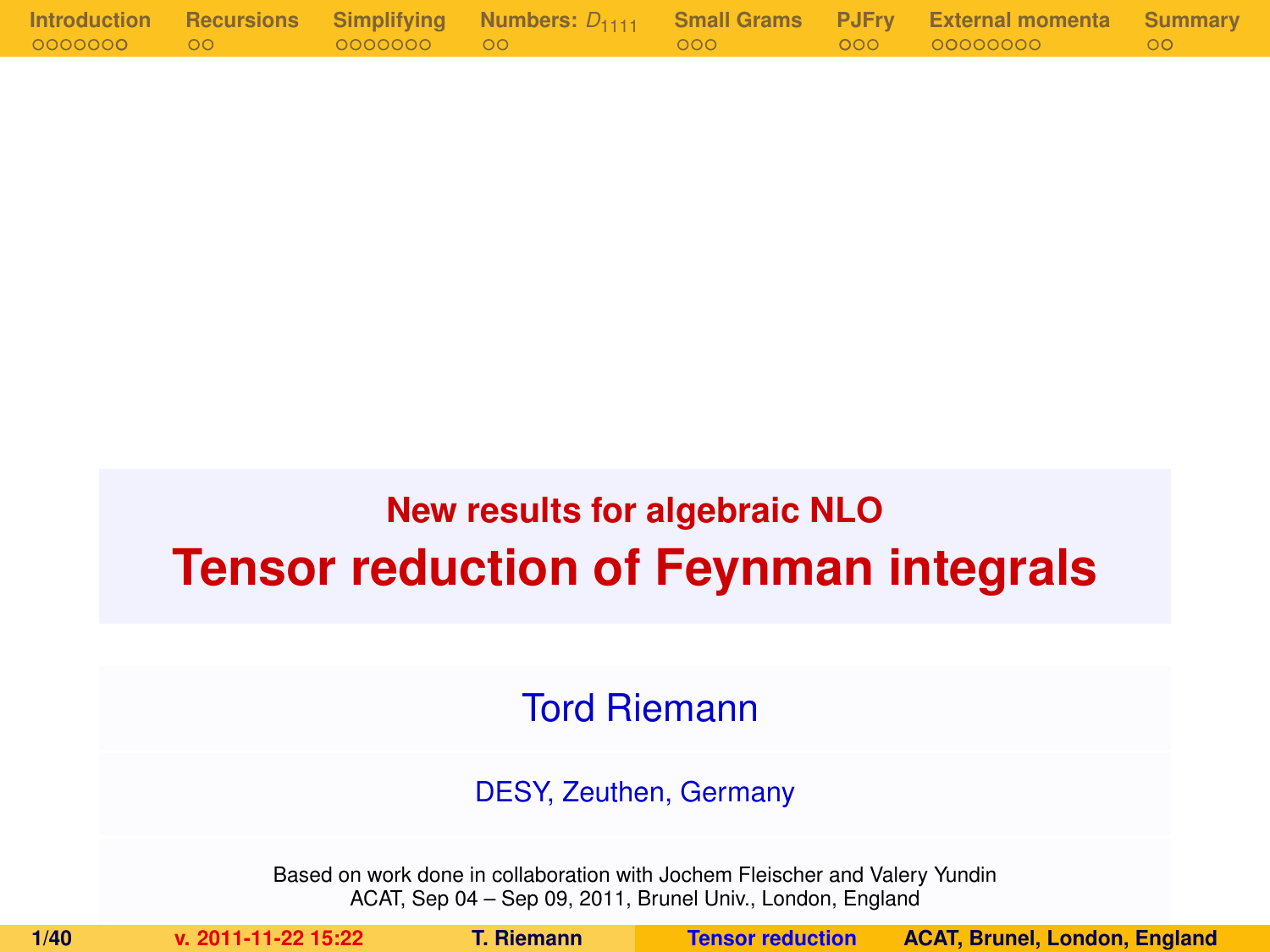|        |  |  | <b>Introduction</b> Recursions Simplifying Numbers: $D_{1111}$ Small Grams PJFry External momenta Summary |  |
|--------|--|--|-----------------------------------------------------------------------------------------------------------|--|
|        |  |  |                                                                                                           |  |
| ______ |  |  |                                                                                                           |  |

### A simple example

### 1-loop self-energy:

<span id="page-1-0"></span>
$$
\begin{array}{rcl}\n l_2^{\mu} & = & \int \frac{d^d k}{i\pi^{d/2}} \frac{k^{\mu}}{[k^2 - M_1^2] \left[ (k+p)^2 - M_2^2 \right]} \\
 & = & p_{\mu} B_1\n \end{array}
$$

### Solve:

$$
p_{\mu}I_{2}^{\mu} = p^{2}B_{1}(p, M_{1}, M_{2})
$$
  
\n
$$
= \int \frac{d^{d}k}{i\pi^{d/2}} \frac{pk}{[k^{2} - M_{1}^{2}][(k+p)^{2} - M_{2}^{2}]} = \int \frac{d^{d}k}{i\pi^{d/2}} \frac{pk}{D_{1} D_{2}}
$$
  
\n
$$
= \int \frac{d^{d}k}{i\pi^{d/2}} \left[ \frac{D_{2} - (p^{2} - M_{2}^{2} - M_{1}^{2}) - D_{1}}{D_{1} D_{2}} \right],
$$
  
\n
$$
B_{1}(p, M_{1}, M_{2}) = \frac{1}{2p^{2}} \left[ A_{0}(M_{1}) - A_{0}(M_{2}) - (p^{2} - M_{2}^{2} - M_{1}^{2}) B_{0}(p, M_{1}, M_{2}) \right]
$$

A tensor Feynman integral is expressed in terms of scalar Feynman integrals.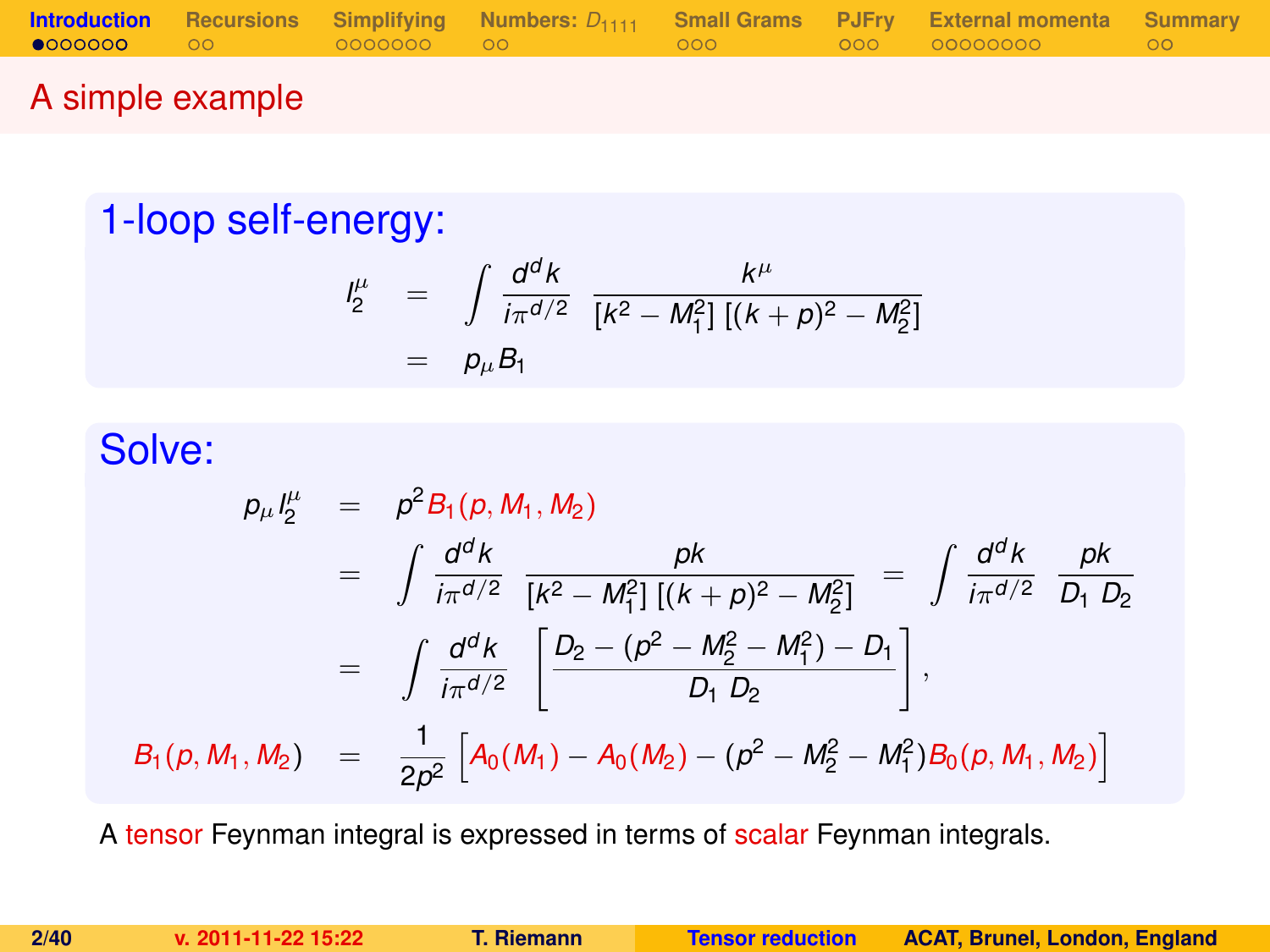Systematic approach to tensor reductions: 1- to 4-point functions: Passarino, Veltman 1978 [**?**]

**[Introduction](#page-1-0) [Recursions](#page-10-0) [Simplifying](#page-12-0) [Numbers:](#page-19-0)** *D*<sup>1111</sup> **[Small Grams](#page-21-0) [PJFry](#page-24-0) [External momenta](#page-28-0) [Summary](#page-37-0)**

Need in addition a library of scalar functions: 'tHooft, Veltman 1979 [**?**]

State of the art + open source programs: K. Ellis and G. Zanderighi, QCDloop/FF [**?**, **?**] 2007,1990 T. Hahn, LoopTools/FF [**?**, **?**] 1998,1990

Open source programs for 5-point reductions:

- LoopTools/FF
- Golem
- others

 $\rightarrow$  c++ code PJFry by V. Yundin, released this Summer 2011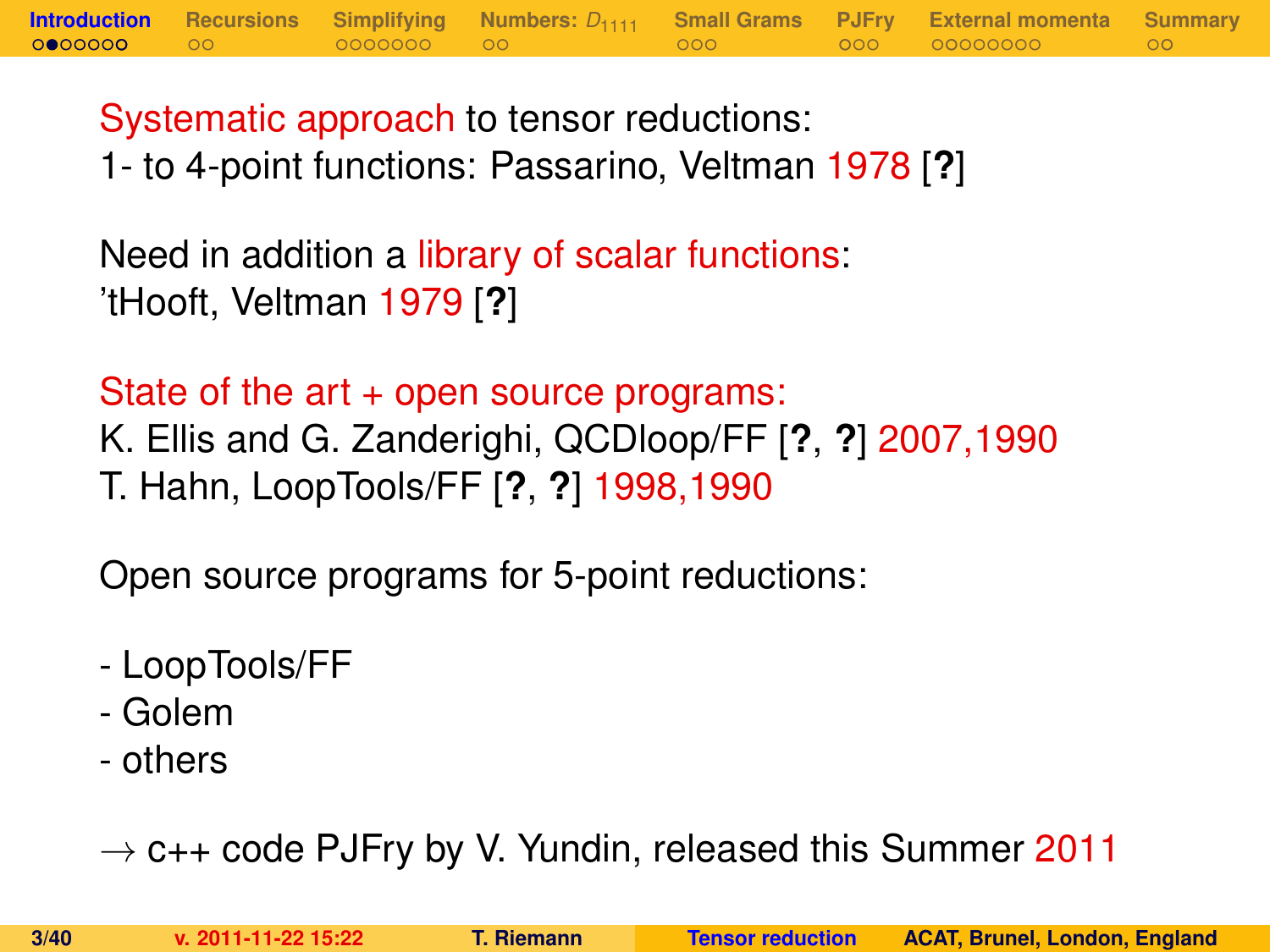This talk: Efficient reduction formulae in the algebraic Fleischer-Davydychev-Tarasov approach

Recent developments in the Fleischer-Davydychev-Tarasov approach:

**[Introduction](#page-1-0) [Recursions](#page-10-0) [Simplifying](#page-12-0) [Numbers:](#page-19-0)** *D*<sup>1111</sup> **[Small Grams](#page-21-0) [PJFry](#page-24-0) [External momenta](#page-28-0) [Summary](#page-37-0)**

- Get tensor reduction with  $\cdots$ :
- · · arbitrary masses
- $\cdots$  killed pentagon Gram determinants
- $\cdots$  treatment of full kinematics, also with small sub-diagram Gram determinants
	- $\rightarrow$  presented by J. Fleischer at QCD@LHC@Trento2010
- $\rightarrow$  C++ code PJFry by V. Yundin  $I\rightarrow$  GOLEM option] see talk at LHCphenonet Meeting 02/2011
- $\cdots$  multiple sums over tensor coefficients made efficient by contracting with external momenta arXiv/1104.4067, PLB 701(2011)646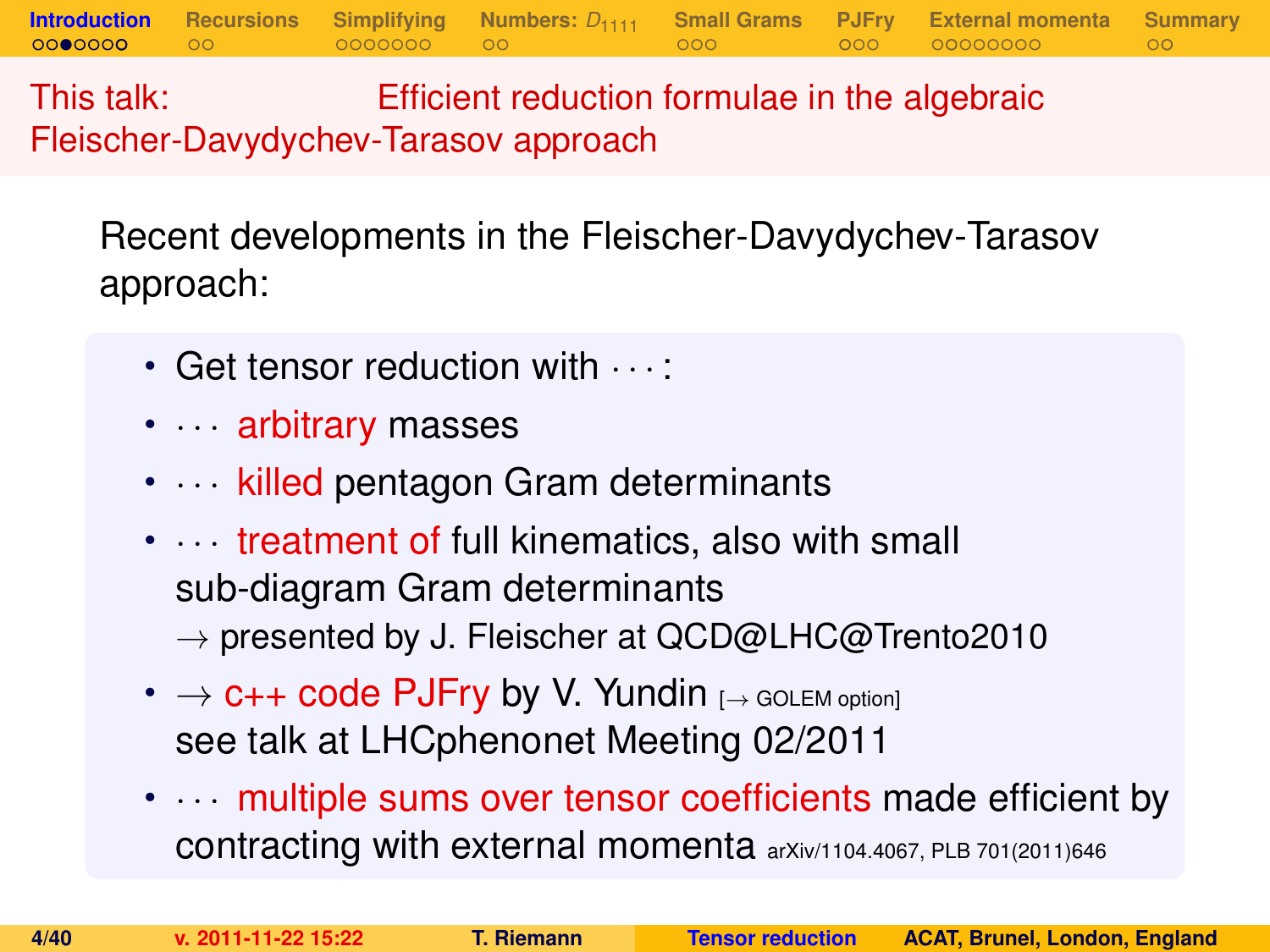| 0000000        | - 00 | 0000000 00 | 000 | $-000 -$ | <b>Introduction</b> Recursions Simplifying Numbers: $D_{1111}$ Small Grams PJFry External momenta Summary<br>00000000 | $\circ$ |
|----------------|------|------------|-----|----------|-----------------------------------------------------------------------------------------------------------------------|---------|
| <b>Outline</b> |      |            |     |          |                                                                                                                       |         |

- [**?**] 1991 Davydychev, . . . *Reducing Feynman diagrams to scalar integrals*
- [**?**] 1996 Tarasov, *Connection [of] Feynman integrals [with] different* . . . *space-time dimensions*
- [**?**] 1999 Fleischer et al., *Algebraic reduction of one-loop Feynman graph amplitudes*
- **1** [Introduction](#page-1-0)
	- **2** [Recursions](#page-10-0)
- **3** [Simplifying](#page-12-0)
	- **[Numbers:](#page-19-0) D<sub>1111</sub>**
- **5** [Small Grams](#page-21-0)
- **6** [PJFry](#page-24-0)
- 
- **7** [External momenta](#page-28-0)
- **8** [Summary](#page-37-0)

References:

[**?**] 2010 Diakonidis et al., PLB 683, . . . *recursive reduction of tensor Feynman integrals* [**?**] 2011 Fleischer, T.R., PRD 83, *Complete* . . . *reduction of* . . . *tensor Feynman integrals* [**?**] 2011 Fleischer, T.R., PLB 701, . . . *contracted tensor Feynman integrals* subm. Aug. 2011: V. Yundin, PhD thesis [with PJFry code]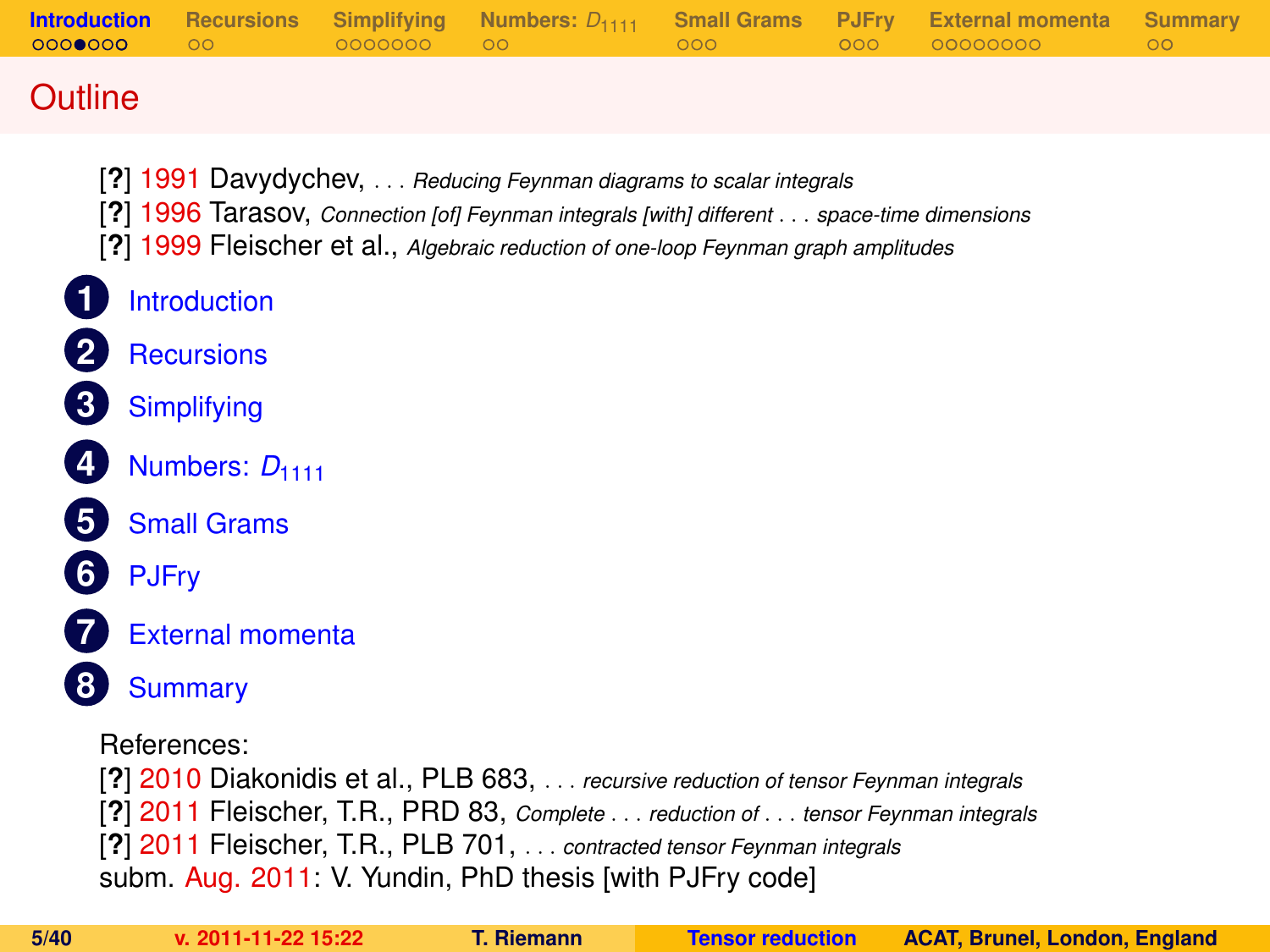Notations: Gram and modified Cayley determinant, signed minors [Melrose:1965] Gram determinant *Gn*:

**[Introduction](#page-1-0) [Recursions](#page-10-0) [Simplifying](#page-12-0) [Numbers:](#page-19-0)** *D*<sup>1111</sup> **[Small Grams](#page-21-0) [PJFry](#page-24-0) [External momenta](#page-28-0) [Summary](#page-37-0)**

$$
G_n = |2q_iq_j|, i,j = 1,\ldots n \qquad (1)
$$

Modified Cayley determinant  $()_N$  of a diagram with  $N$  internal lines and chords  $q_j$ ; for a choice  $q_n = 0$ , both determinants are related:

$$
()_{N} \equiv \begin{vmatrix} 0 & 1 & 1 & \dots & 1 \\ 1 & Y_{11} & Y_{12} & \dots & Y_{1N} \\ 1 & Y_{12} & Y_{22} & \dots & Y_{2N} \\ \vdots & \vdots & \vdots & \ddots & \vdots \\ 1 & Y_{1N} & Y_{2N} & \dots & Y_{NN} \end{vmatrix} = -G_{N-1},
$$
 (2)

where  $D_i = (k - q_i)^2 - m_i^2$  [with  $q_i$  = chord], and the matrix elements

$$
Y_{ij} = -(q_i - q_j)^2 + m_i^2 + m_j^2, \quad (i, j = 1 \dots N)
$$
 (3)

 $\Rightarrow$  The Gram determinant ()<sub>N</sub> does not depend on the masses.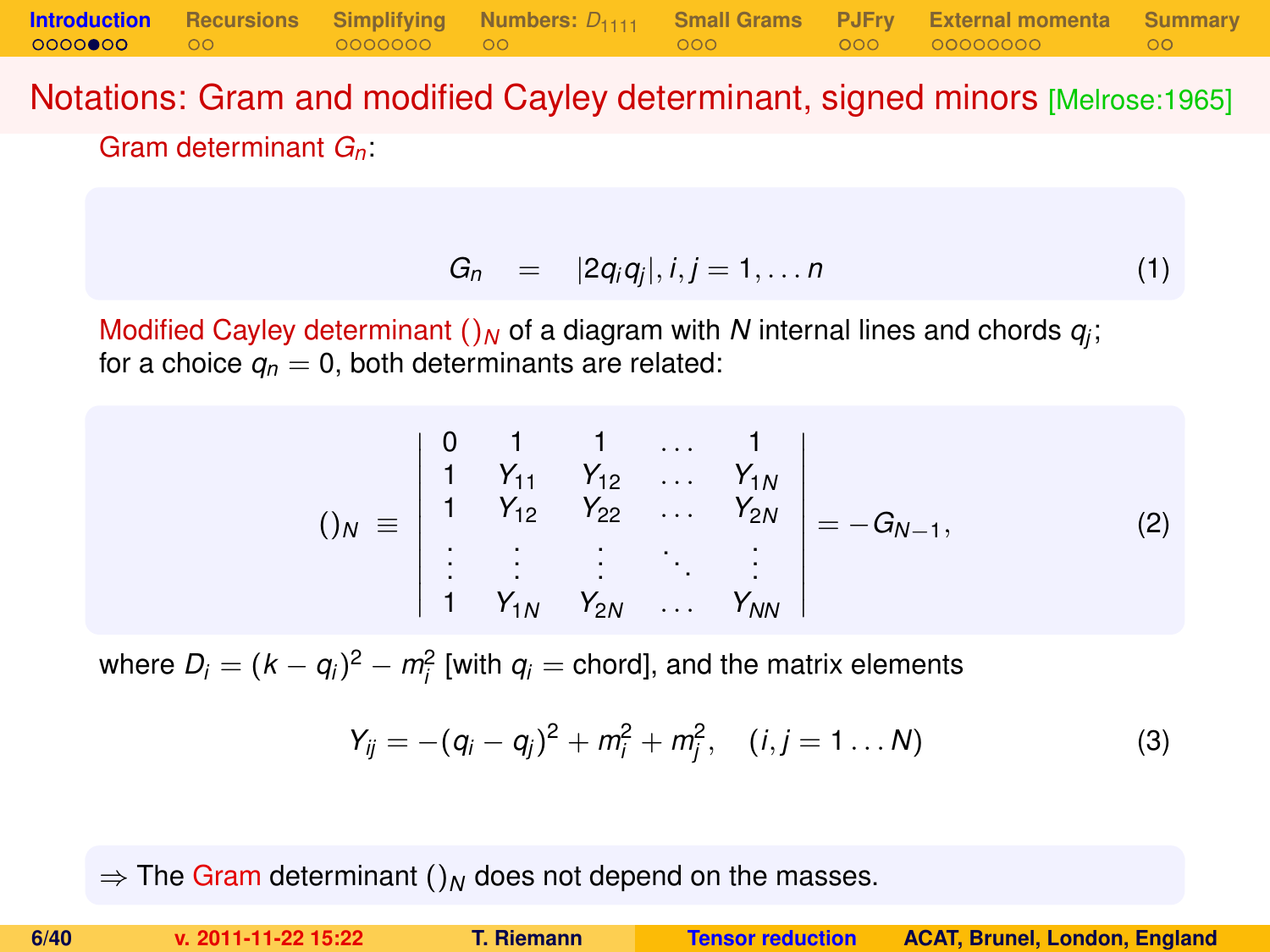### Notations: signed minors [Melrose:1965]

signed minors of  $(N<sub>N</sub>)$  are constructed by deleting *m* rows and *m* columns from  $(N<sub>N</sub>)$ , and multiplying with a sign factor:

$$
\begin{pmatrix}\n\dot{J}_1 & \dot{J}_2 & \cdots & \dot{J}_m \\
k_1 & k_2 & \cdots & k_m\n\end{pmatrix}_N \equiv \equiv (-1)^{\sum_i (j_i + k_i)} \text{sgn}_{\{j\}} \text{sgn}_{\{k\}} \begin{pmatrix}\n\text{rows } j_1 \cdots j_m \text{ deleted} \\
\text{columns } k_1 \cdots k_m \text{ deleted}\n\end{pmatrix} \quad (4)
$$

where  $\mathsf{sgn}_{\{j\}}$  and  $\mathsf{sgn}_{\{k\}}$  are the signs of permutations that sort the deleted rows  $j_1 \cdots j_m$  and columns  $k_1 \cdots k_m$  into ascending order.

Example:

$$
\left(\begin{array}{c} 0 \\ 0 \end{array}\right)_N \equiv \left|\begin{array}{cccc} Y_{11} & Y_{12} & \dots & Y_{1N} \\ Y_{12} & Y_{22} & \dots & Y_{2N} \\ \vdots & \vdots & \ddots & \vdots \\ Y_{1N} & Y_{2N} & \dots & Y_{NN} \end{array}\right|, \tag{5}
$$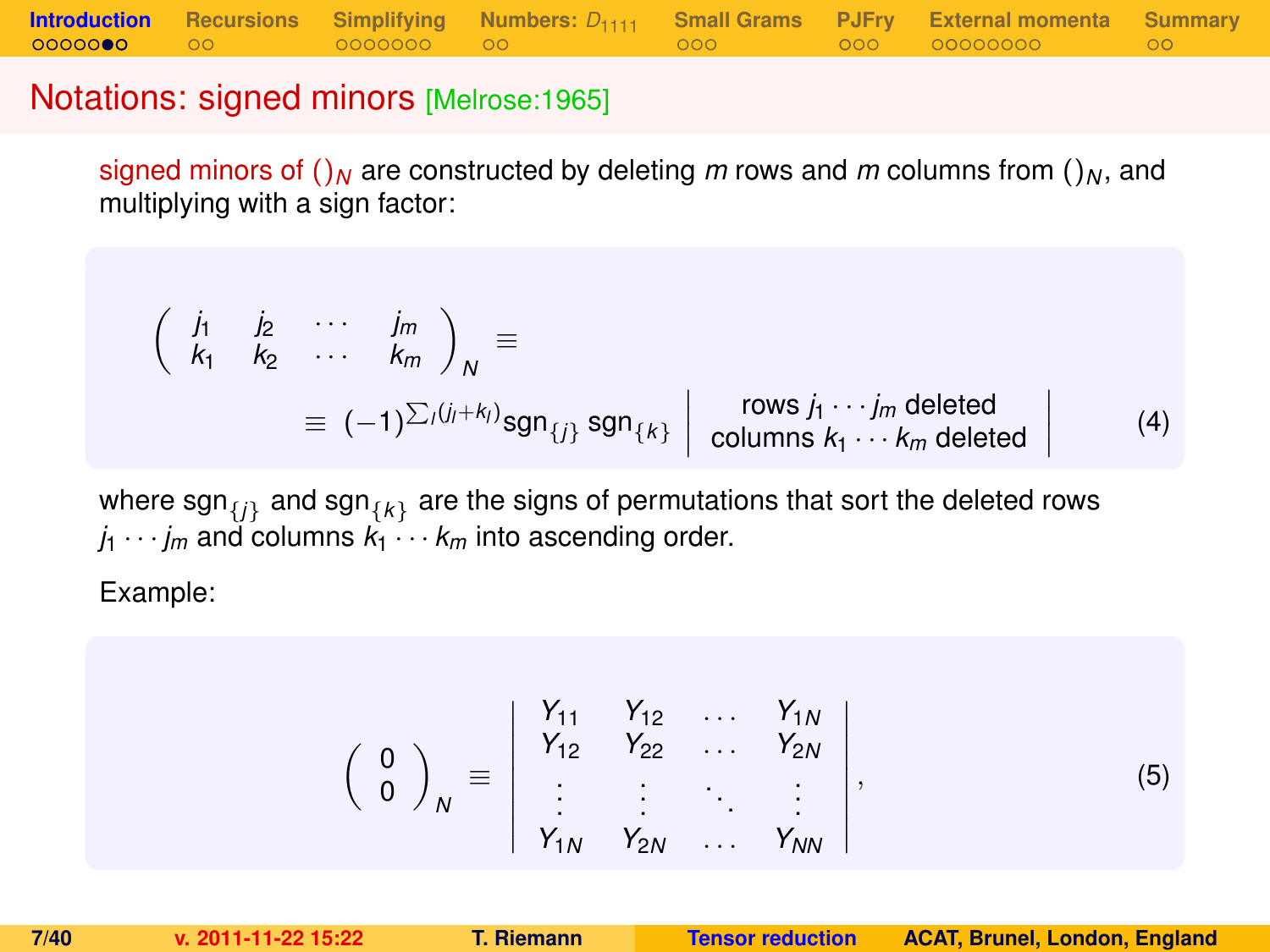Example: Getting a 4-point function from a six-point function I



Figure: A six-point topology (a) leading to four-point functions (b) with realistically vanishing Gram determinants.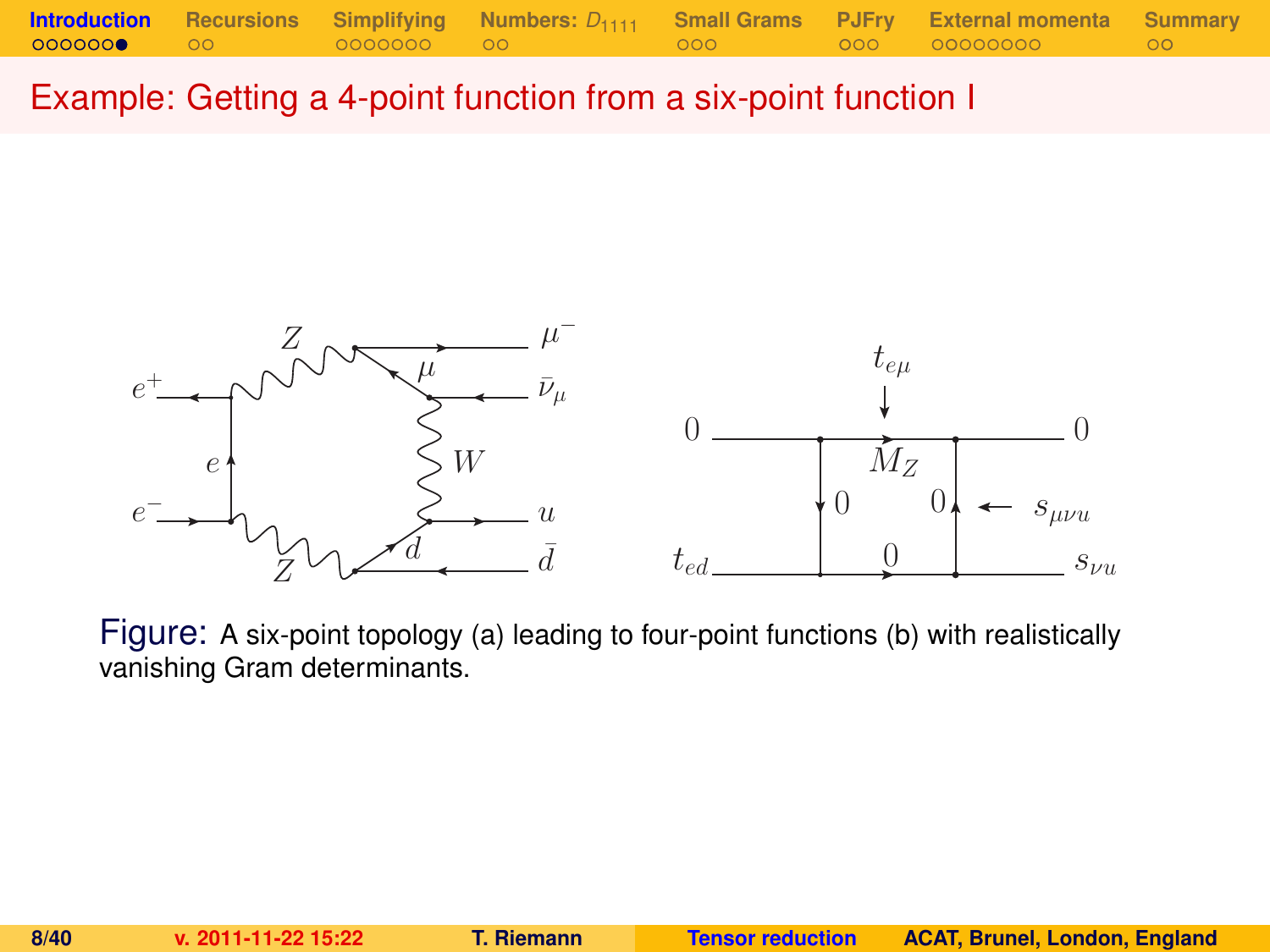### Example: Getting a 4-point function from a six-point function II

The example is taken from [**?**].

The corresponding 4-point tensor integrals are, in LoopTools [**?**, **?**] notation:

$$
D0i(id, 0, 0, s_{\bar{\nu}u}, t_{ed}, t_{\bar{e}\mu}, s_{\mu\bar{\nu}u}, 0, M_Z^2, 0, 0).
$$
 (6)

The Gram determinant is:

$$
()_{4} = -2t_{\bar{e}\mu}[s_{\mu\bar{\nu}\mu}^{2} + s_{\bar{\nu}\mu}t_{\theta d} - s_{\mu\bar{\nu}\mu}(s_{\bar{\nu}\mu} + t_{\theta d} - t_{\bar{e}\mu})], \qquad (7)
$$

It vanishes if:

$$
t_{\text{ed}} \to t_{\text{ed,crit}} = \frac{s_{\mu\bar{\nu}\mu}(s_{\mu\bar{\nu}\mu} - s_{\bar{\nu}\mu} + t_{\bar{\theta}\mu})}{s_{\mu\bar{\nu}\mu} - s_{\bar{\nu}\mu}}.
$$
(8)

In terms of a dimensionless scaling parameter *x*,

$$
t_{ed} = (1+x)t_{ed,\text{crit}}, \qquad (9)
$$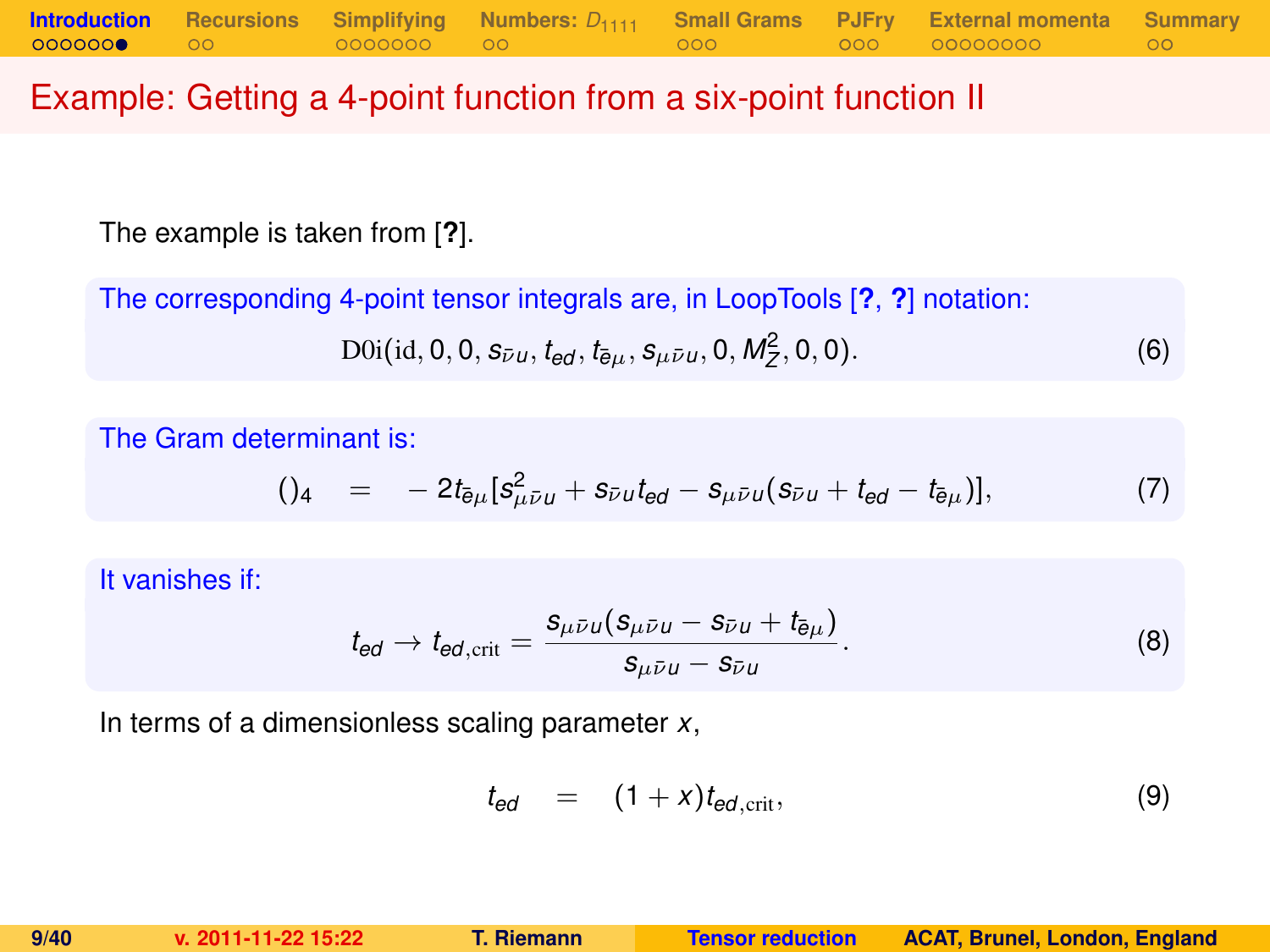### Example: Getting a 4-point function from a six-point function III

the Gram determinant becomes:

$$
()_{4} = 2 \times s_{\mu \bar{\nu} u} t_{\bar{e}\mu} (s_{\mu \bar{\nu} u} - s_{\bar{\nu} u} + t_{\bar{e}\mu}). \tag{10}
$$

We will also need the modified Cayley determinant:

$$
\begin{array}{rcl}\n\binom{0}{0}_4 & = & \begin{pmatrix}\n2M_Z^2 & M_Z^2 & M_Z^2 - s_{\mu\bar{\nu}u} & M_Z^2 \\
M_Z^2 & 0 & -s_{\bar{\nu}u} & M_Z^2 \\
M_Z^2 - s_{\mu\bar{\nu}u} & -s_{\bar{\nu}u} & 0 & -t_{\bar{e}d} \\
M_Z^2 & -t_{\bar{e}\mu} & -t_{\bar{e}d} & 0\n\end{pmatrix} \\
& = & s_{\mu\bar{\nu}u}^2 t_{\bar{e}\mu}^2 + 2 M_Z^2 t_{\bar{e}\mu} [-2s_{\bar{\nu}u}t_{\bar{e}d} + s_{\mu\bar{\nu}u}(s_{\bar{\nu}u} + t_{\bar{e}d} - t_{\bar{e}\mu})] \\
& + M_Z^4 (s_{\bar{\nu}u}^2 + (t_{\bar{e}d} - t_{\bar{e}\mu})^2 - 2s_{\bar{\nu}u}(t_{\bar{e}d} + t_{\bar{e}\mu})).\n\end{array}
$$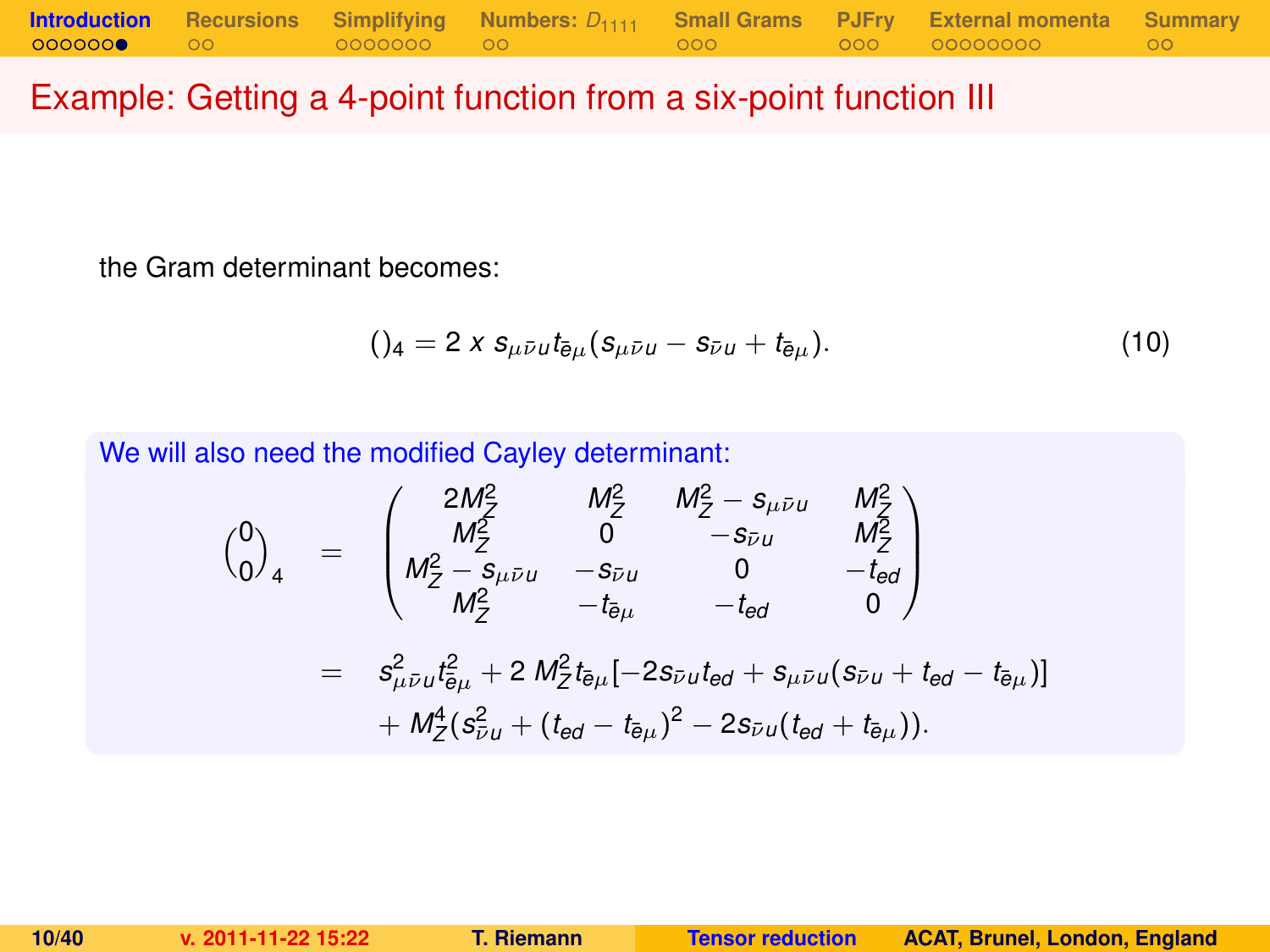Dimensional shifts and recurrence relations for pentagons (I)

Following [Davydychev:1991 [**?**]] Replace tensors by scalar integrals in higher dimensions: Example  $R = 3$ :

**[Introduction](#page-1-0) [Recursions](#page-10-0) [Simplifying](#page-12-0) [Numbers:](#page-19-0)** *D*<sup>1111</sup> **[Small Grams](#page-21-0) [PJFry](#page-24-0) [External momenta](#page-28-0) [Summary](#page-37-0)**

$$
I_{5}^{\mu\nu\lambda} = \int \frac{d^{4-2\epsilon}k}{i\pi^{d/2}} \prod_{r=1}^{5} c_{r}^{-1}k^{\mu}k^{\nu}k^{\lambda}
$$
\n
$$
= - \sum_{i,j,k=1}^{4} q_{i}^{\mu} q_{j}^{\nu} q_{k}^{\lambda} n_{ijk} l_{5,ijk}^{[d+]} + \frac{1}{2} \sum_{i=1}^{n-1} (g^{\mu\nu} q_{i}^{\lambda} + g^{\mu\lambda} q_{i}^{\nu} + g^{\nu\lambda} q_{i}^{\mu}) l_{5,i}^{[d+]}^{2},
$$
\n(11)

and  $n_{ijk} = (1 + \delta_{ij})(1 + \delta_{ik} + \delta_{ik}).$ 

 $[d+1]$ <sup>*l*</sup> = 4 – 2<sub> $\epsilon$ </sub> + 2*l* 

<span id="page-10-0"></span> $I_{5i}^{[d+]2}$  $\frac{d[d+1]^2}{5i}$  – scratch the line *i* from  $I_5^{[d+1]^2}$ י"ם<br>5 ·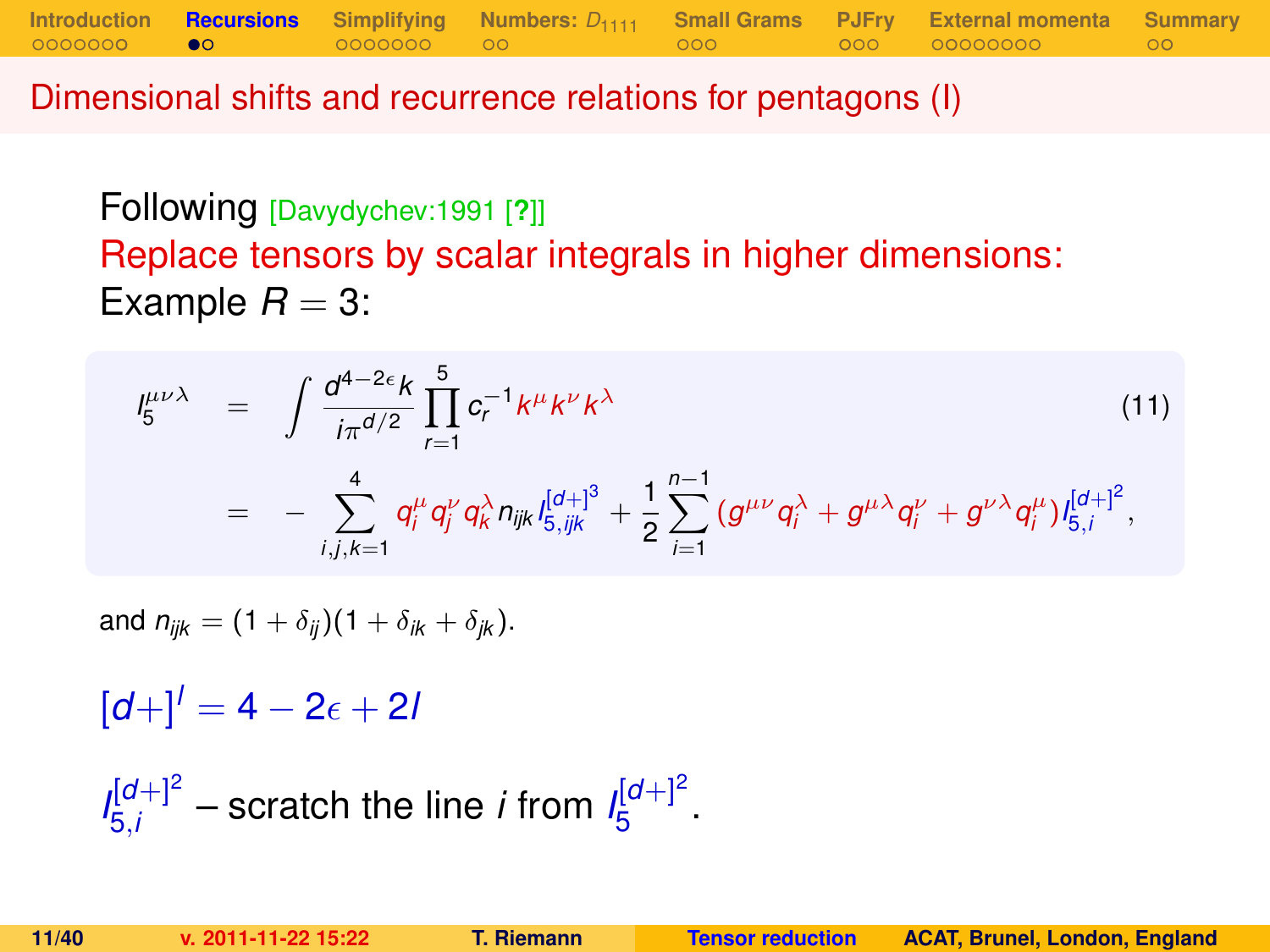Dimensional shifts and recurrence relations for pentagons (II)

'Naive', direct approach – just perform dimensional recurrences

Following [Tarasov:1996,Fleischer:1999 [**?**, **?**]] apply recurrence relations, relating scalar integrals of different dimensions, in order to get rid of the dimensionalities  $\left[d + \right] = 4 - 2\epsilon + 2l$ :

$$
\nu_j(\mathbf{j}^+I_5^{[d+]} ) = \frac{1}{\left(\int_S \right]} \left[ -\left(\begin{matrix} j \\ 0 \end{matrix}\right)_5 + \sum_{k=1}^5 \left(\begin{matrix} j \\ k \end{matrix}\right)_5 \mathbf{k}^- \right] I_5 \tag{12}
$$

<span id="page-11-0"></span>
$$
(d - \sum_{i=1}^{5} \nu_i + 1) I_5^{[d+]} = \frac{1}{\left(\right)_5} \left[ \begin{pmatrix} 0 \\ 0 \end{pmatrix}_5 - \sum_{k=1}^{5} \begin{pmatrix} 0 \\ k \end{pmatrix}_5 \mathbf{k}^- \right] I_5, \tag{13}
$$

where the operators  $\textbf{i}^{\pm}, \textbf{j}^{\pm}, \textbf{k}^{\pm}$  act by shifting the indices  $\nu_i, \nu_j, \nu_k$  by  $\pm 1.$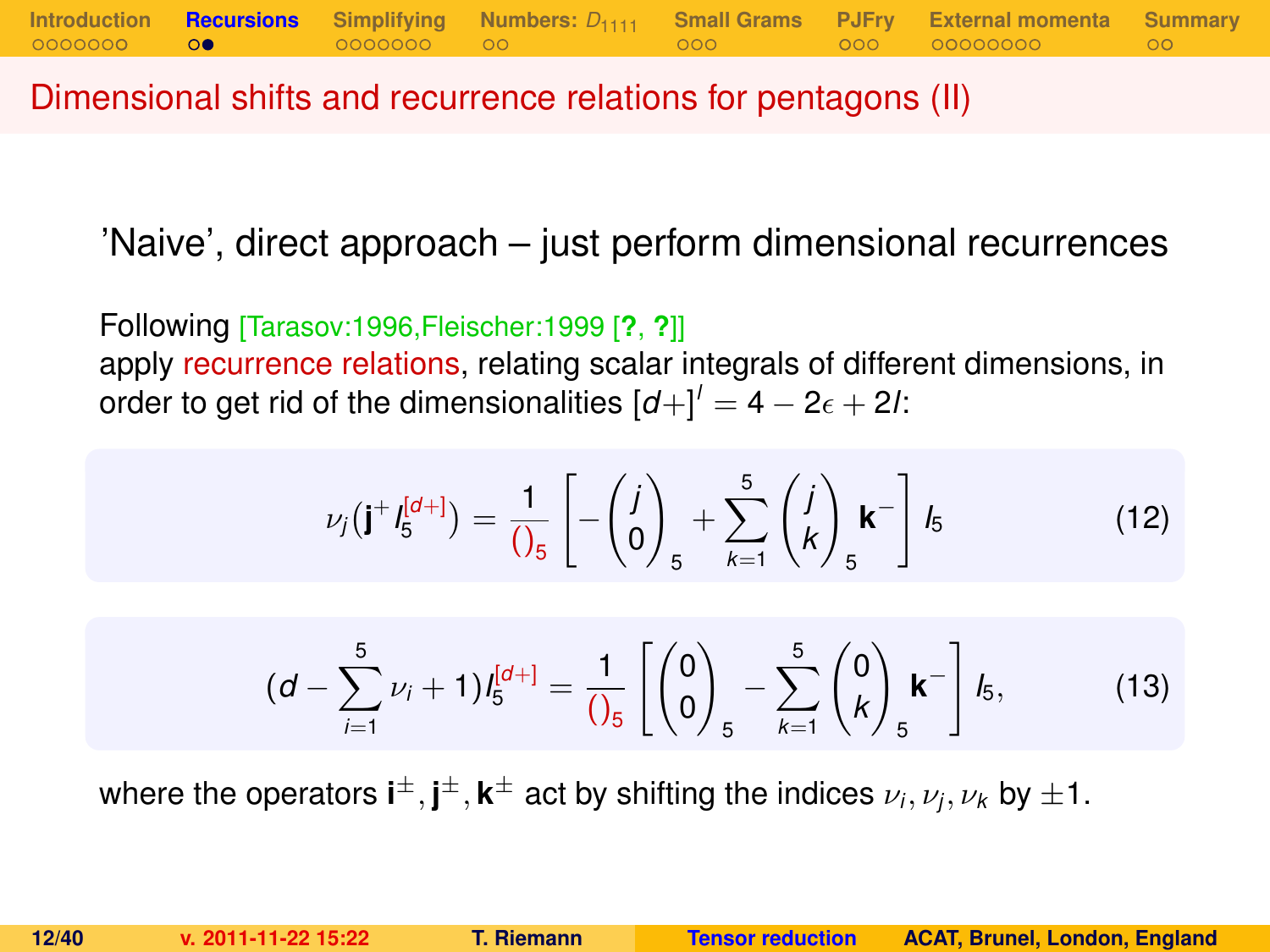**[Introduction](#page-1-0) [Recursions](#page-10-0) [Simplifying](#page-12-0)** [Numbers:](#page-19-0)  $D_{1111}$  [Small Grams](#page-21-0) [PJFry](#page-24-0) [External momenta](#page-28-0) [Summary](#page-37-0)<br>00000000 00 **e000000** 00

### The result of simplifying manipulations

 $\dots$  and collecting all contributions, our final result for e.g. the tensor of rank  $R = 3$  can be written as follows:

$$
I_5^{\mu \nu \lambda} = \sum_{i,j,k=1}^4 q_i^{\mu} q_j^{\nu} q_k^{\lambda} E_{ijk} + \sum_{k=1}^4 g^{[\mu \nu} q_k^{\lambda]} E_{00k}, \qquad (14)
$$

with:

$$
E_{00j} = \sum_{s=1}^{5} \frac{1}{\binom{0}{0.5}} \left[ \frac{1}{2} \binom{0s}{0j} \int_{5}^{[d+],s} -\frac{d-1}{3} \binom{s}{j} \int_{5}^{[d+]^2,s} \right],
$$
(15)

<span id="page-12-0"></span>
$$
E_{ijk} = -\sum_{s=1}^{5} \frac{1}{\binom{0}{0}} \left\{ \left[ \binom{0j}{sk} \frac{I^{[d]+1]^2,s}}{s^{4,j}} + (i \leftrightarrow j) \right] + \binom{0s}{0k} \frac{\nu_{ij} I^{[d]+1^2,s}}{s^{4,j}} \right\}.
$$
 (16)

 $\sqrt{\ }$  no scalar 5-point integrals in higher dimensions  $\checkmark$  no inverse Gram det. ()<sub>5</sub> We have yet:

 $\dagger$  scalar 4-point integrals in higher dimensions:  $\iint_{4,ij}^{[d+]} \int_{-s}^{2}$  etc.

† inverse Gram det.  $\binom{0}{0}_5 \equiv$  ()<sub>4</sub>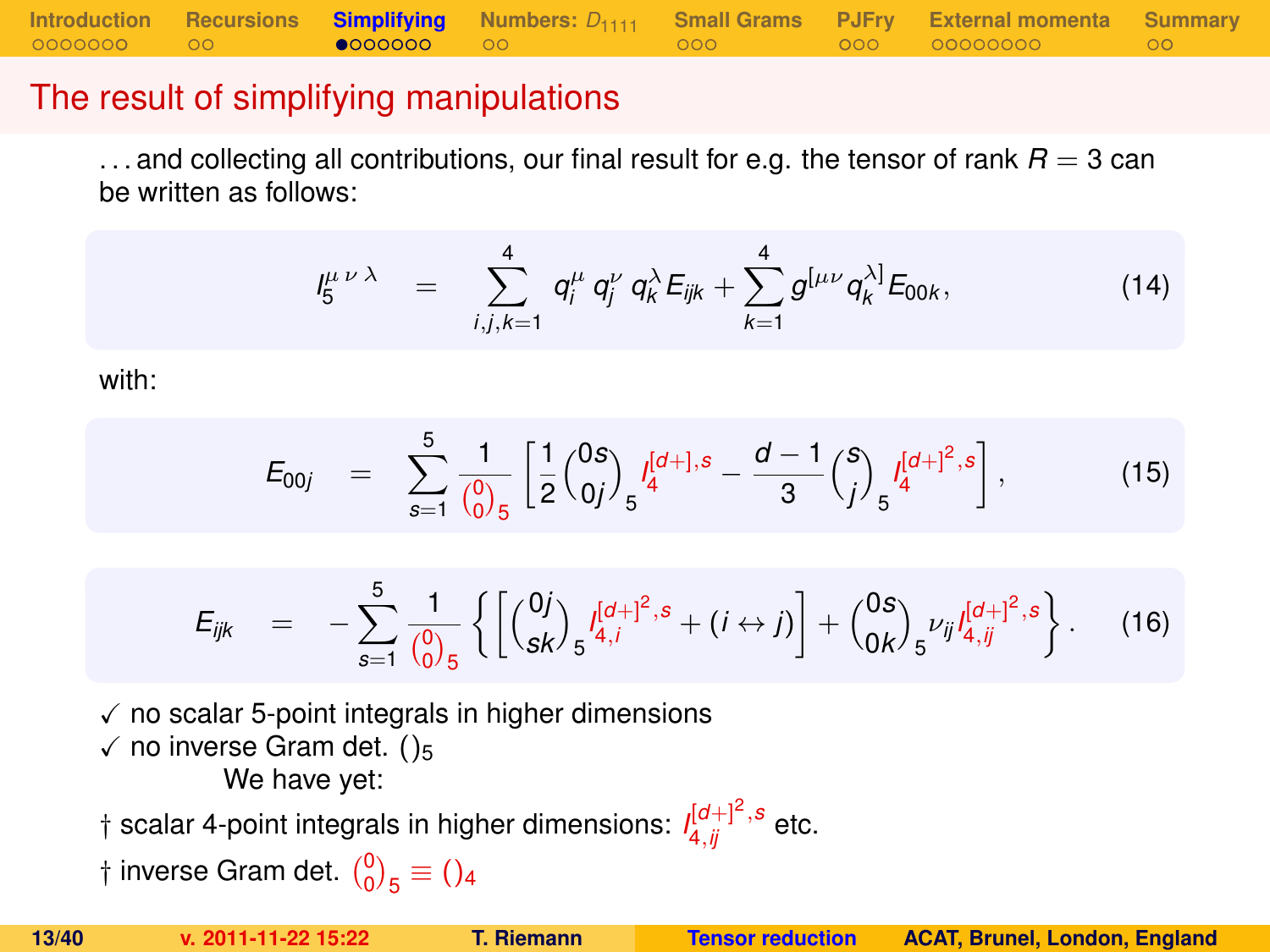

By nontrivial manipulations we get e.g.:

$$
I_{4,i}^{[d+],s} = \frac{1}{\binom{0s}{0s}_5} \left[ -\binom{0s}{is}_5 (d-3) I_4^{[d+],s} + \sum_{t=1}^5 \binom{0st}{0si}_5 I_3^{st} \right] \tag{17}
$$

$$
\nu_{ij}I_{4,jj}^{[d+]^2} = \n\begin{array}{rcl}\n\frac{\binom{0}{j}_4}{\binom{0}{0}_4}\frac{\binom{0}{j}_4}{\binom{0}{0}_4}(d-2)(d-1)I_4^{[d+]^2} + \n\frac{\binom{0}{0j}_4}{\binom{0}{0}_4}I_4^{[d+]} \\
&\quad - \frac{\binom{0}{j}_4}{\binom{0}{0}_4}\frac{d-2}{\binom{0}{0}_4}\sum_{t=1}^4 \binom{0t}{0i}_4 I_3^{[d+1,t]} + \n\frac{1}{\binom{0}{0}_4}\sum_{t=1}^4 \binom{0t}{0j}_4 I_{3,i}^{[d+1,t}(18)\n\end{array}
$$

These equations are free of inverse Gram determinants  $()_4$ . But they contain yet the generic 4-point and (partly indexed) 3-point functions in higher dimensions, *I* [*d*+],*s* 4 , *I* [*d*+],*t*  $\frac{1}{3}^{\left[0\pm\right],i}$ , etc.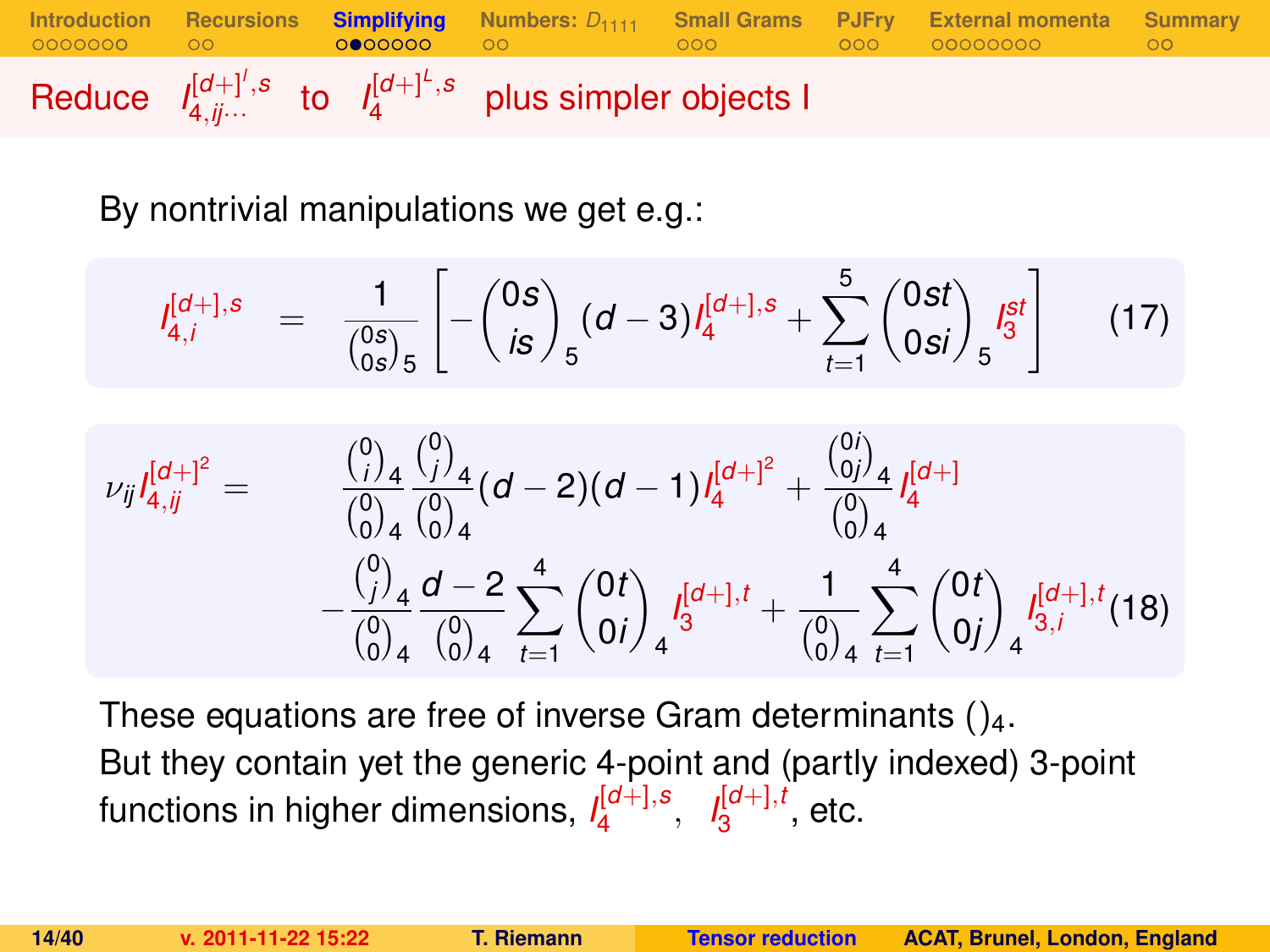**[Introduction](#page-1-0) [Recursions](#page-10-0) [Simplifying](#page-12-0) [Numbers:](#page-19-0)** *D*<sup>1111</sup> **[Small Grams](#page-21-0) [PJFry](#page-24-0) [External momenta](#page-28-0) [Summary](#page-37-0)** Last step: evaluate the  $I_4^{[d+1,s]}$  $I_4^{[d+]}, s, I_3^{[d+]}, t$  $_3^{\mathsf{I}^{\mathsf{U}+\mathsf{J}},\mathsf{t}}$ , etc. I

Several strategies are now possible:

- Just evaluate them analytically in  $d + 2l 2\epsilon$  dimensions if you may do that
- Just evaluate them numerically in  $d + 2l 2\epsilon$  dimensions
- Reduce them further by recurrences buy the towers of  $1/(\mathcal{C}_4 \rightarrow \mathsf{apply}(13))$  $1/(\mathcal{C}_4 \rightarrow \mathsf{apply}(13))$  $1/(\mathcal{C}_4 \rightarrow \mathsf{apply}(13))$
- Make a small Gram determinant expansion  $\rightarrow$  apply [\(13\)](#page-11-0) another way round

Last two items are done here.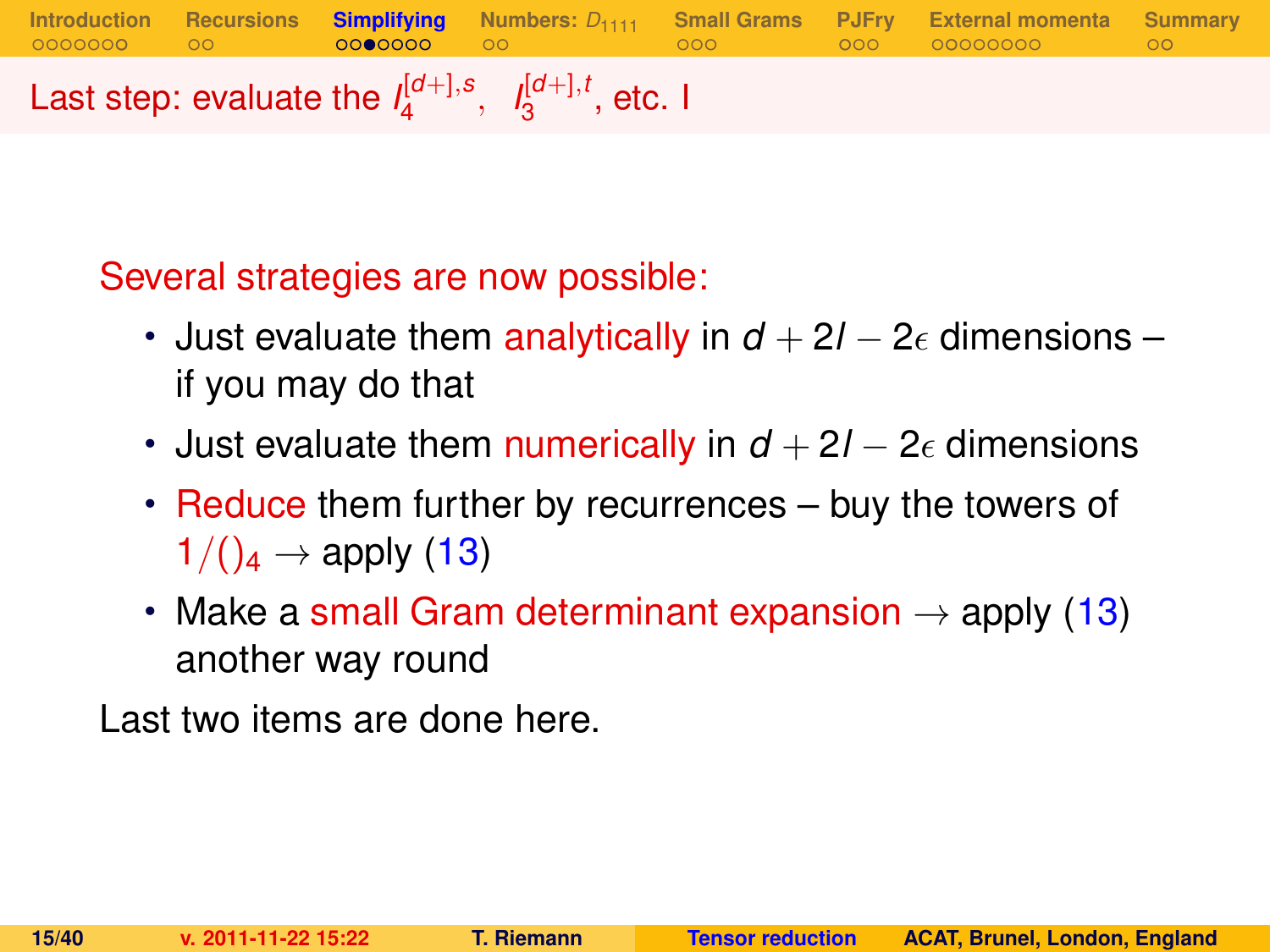Reduction of scalars  $I_4^D$  to the generic dimension  $\rightarrow I_4^d = D_0, I_3^d = C_0$  I

### Non-small 4-point Gram determinants: Direct, iterative use of [\(13\)](#page-11-0) yields e.g.:

$$
I_4^{[d+1']} = \left[ \frac{\binom{0}{0}}{\binom{1}{4}} I_4^{[d+1]^{\prime-1}} - \sum_{t=1}^4 \frac{\binom{t}{0}}{\binom{1}{4}} I_3^{[d+1]^{\prime-1},t} \right] \frac{1}{d+2l-5}
$$
(19)

$$
I_3^{[d+]',t} = \begin{bmatrix} \frac{\binom{0t}{0t}}{t} & d^{[d+1]^{t-1},t} \\ \frac{\binom{t}{0t}}{t} & 4 \end{bmatrix} = \sum_{u=1, u \neq t}^{4} \frac{\binom{ut}{0t}}{\binom{t}{t}} & 4 \frac{[d+1]^{t-1}, tu}{2} & \frac{1}{d+2l-4} \tag{20}
$$

And we are done. This works fine if ()<sub>4</sub> is not small [and also the  $\binom{l}{l}$  $\binom{t}{t}$ <sub>4</sub>].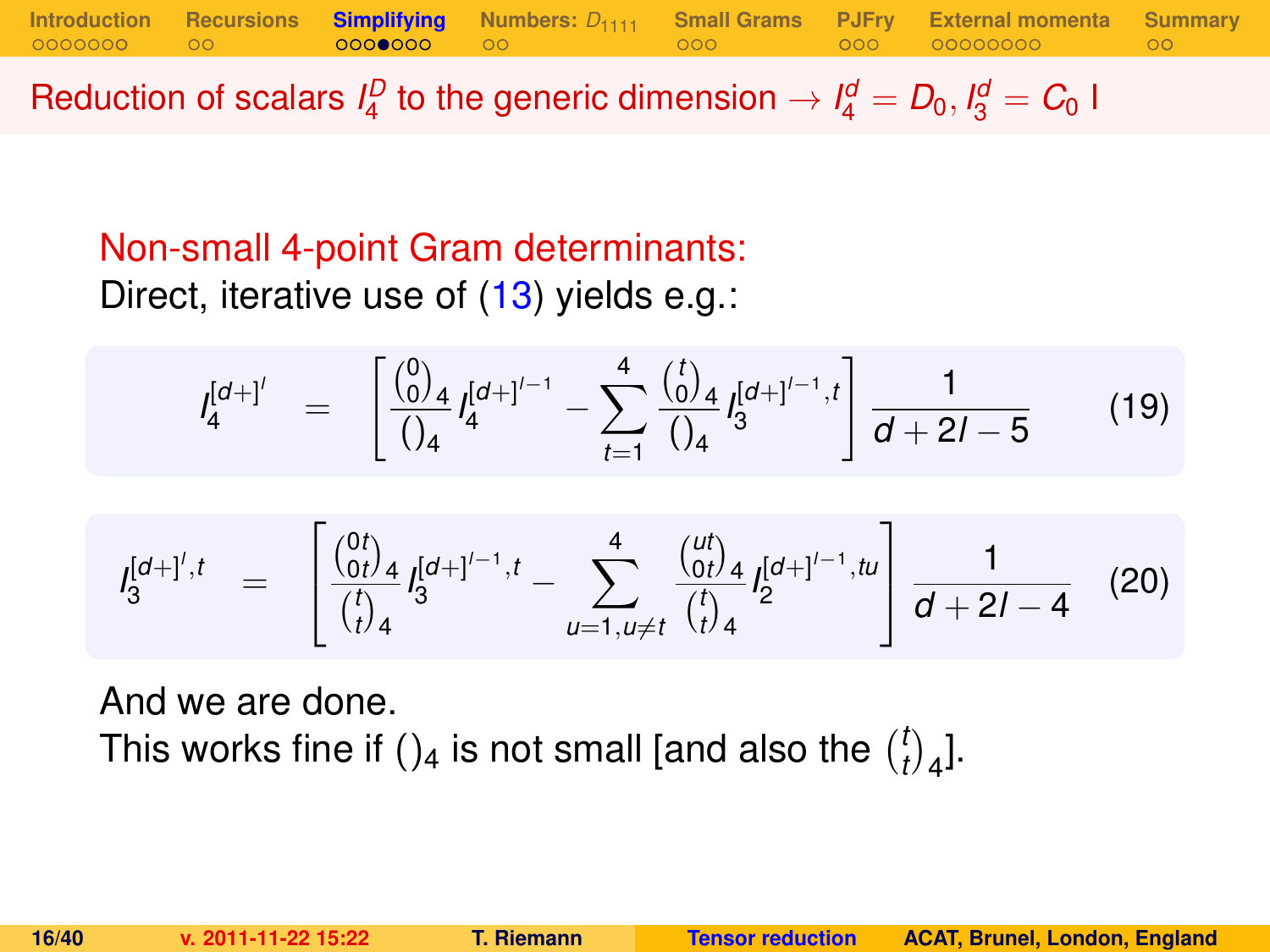### Make a small Gram expansion I

Again use [\(13\)](#page-11-0):

<span id="page-16-1"></span>
$$
()_{4}(d - \sum_{i=1}^{4} \nu_{i} + 1)l_{4}^{[d+]} = \left[{0 \choose 0}_{4}l_{4} - \sum_{k=1}^{4} {0 \choose k}_{4}l_{3}^{k} \right]
$$

If ( $a = 0$ , then it follows ( $n = 4$ ):

$$
I_n^D = \sum_{k}^{n} \frac{\binom{0}{k}^D n}{\binom{0}{0}^n n} I_{n-1}^{D,k}
$$
 (21)

If  $()_4 \ll 1$ , re-write  $(13)$ , as follows:

<span id="page-16-0"></span>
$$
I_n^D = \sum_{k}^{n} \frac{\binom{0}{k} n}{\binom{0}{0} n} I_{n-1}^{D,k} - \frac{\binom{0}{n} n}{\binom{0}{0} n} [(D+1) - \sum_{i}^{n} \nu_i] I_n^{D+2}.
$$
 (22)

Effectively we may evaluate  $I_n^D$  in terms of simpler functions  $I_{n-1}^{D,k}$  with a small correction depending on  $I_n^{D+2}$ .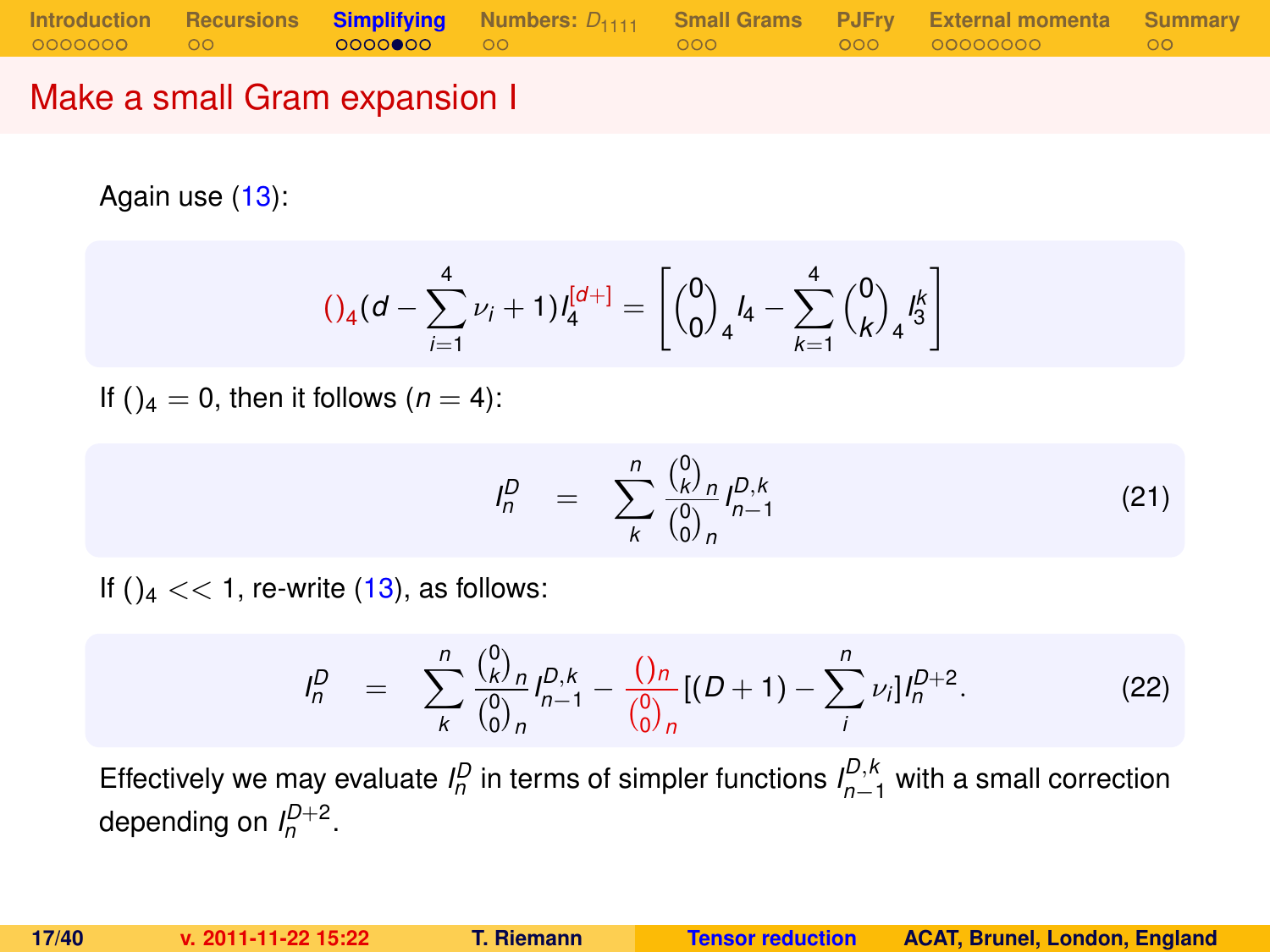We may go a step further, and insert into [\(22\)](#page-16-0) for  $I_n^{D+2}$  the rhs. of [\(21\)](#page-16-1), taken now at  $D' = D + 2$ :

$$
I_n^D = \sum_{k}^{n} \frac{\binom{0}{k}^n}{\binom{0}{0}^n} I_{n-1}^{D,k}
$$
  
- 
$$
\frac{\binom{0}{0}^n}{\binom{0}{0}^n} [(D+1) - \sum_{i}^{n} \nu_i]
$$
  

$$
\times \left[ \sum_{k}^{n} \frac{\binom{0}{k}^n}{\binom{0}{0}^n} I_{n-1}^{D+2,k} - \frac{\binom{0}{0}^n}{\binom{0}{0}^n} [(D+3) - \sum_{i}^{n} \nu_i] I_n^{D+4} \right]
$$

The terms proportional to  $\left[\binom{0}{0}_n\right]^{a}$ ,  $a=0,1$  may be evaluated at the correct kinematics. They depend on three-point functions, and their reduction by normal recurrences will not introduce the unwanted powers of  $1/(\frac{1}{4}$ . The last term, suppressed by the factor  $[(\ln/(\frac{0}{0})_n]^2]$ , depends on  $I_n^{D+4}$ . It may either be taken approximately at  $()_n = 0$ , where it can also be represented by 3-point functions (and their reductions), or it may be evaluated more correctly by another iteration based on [\(21\)](#page-16-1).

#### And so on and so on ...

In the numerical example – next section – we worked out up to 10 stable iterations.

.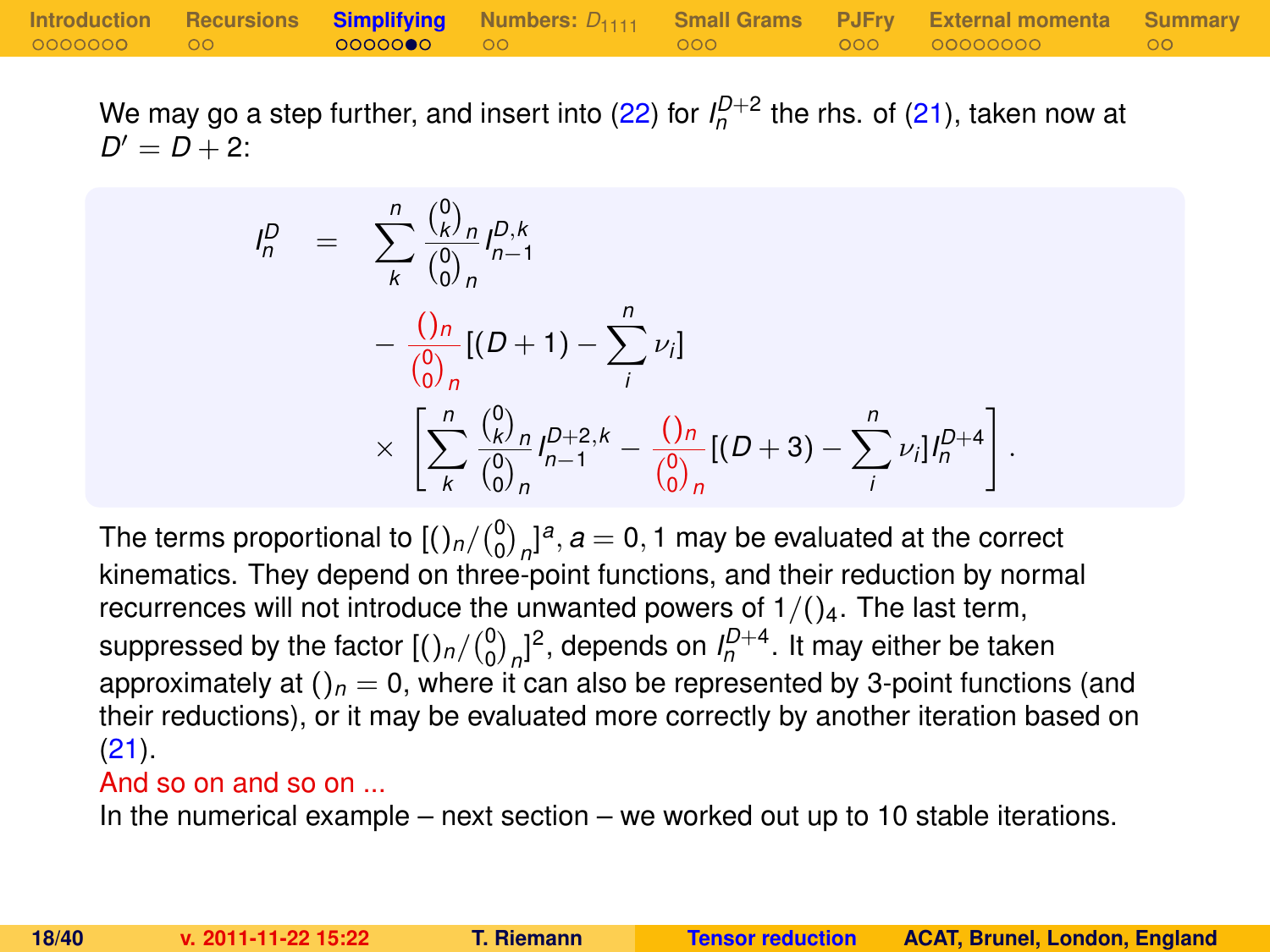|            |                   |         | Introduction Recursions Simplifying Numbers: $D_{1111}$ Small Grams PJFry External momenta Summary |  |
|------------|-------------------|---------|----------------------------------------------------------------------------------------------------|--|
| 0000000 00 | <b>0000000 00</b> | - 000 - | 000 00000000                                                                                       |  |

A quite similar attempt to perform such a series of approximations was undertaken in [**?**] (see equation (5) there), where a specific example, forward light-by-light scattering through a massless fermion loop, was studied. The approach was then not further followed.

W. Giele, E. W. N. Glover, and G. Zanderighi,

in: Proceedings of Loops ans Legs 2004:

*Numerical evaluation of one-loop diagrams near exceptional momentum configurations*,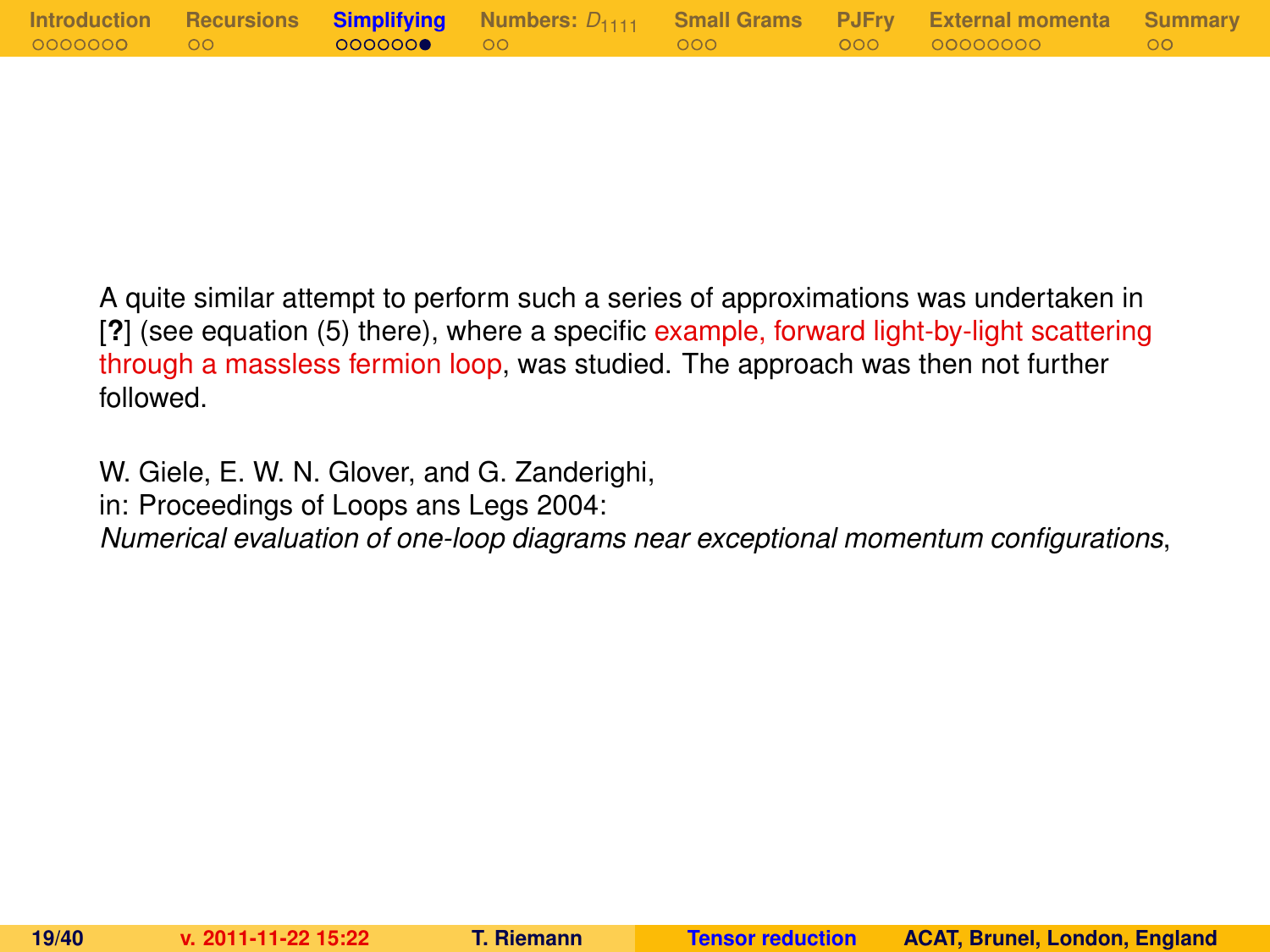|            |                   |                   | Introduction Recursions Simplifying <b>Numbers:</b> $D_{1111}$ Small Grams PJFry External momenta Summary |  |
|------------|-------------------|-------------------|-----------------------------------------------------------------------------------------------------------|--|
| 0000000 00 | 0000000 <b>00</b> | $\sim$ 000 $\sim$ |                                                                                                           |  |

Following Davydychev, [**?**], one gets

$$
I_4^{\mu\nu\lambda} = \int^d \frac{k^{\mu}k^{\nu}k^{\lambda}}{\prod_{r=1}^n c_r} = -\sum_{i,j,k=1}^n q_i^{\mu} q_j^{\nu} q_k^{\lambda} \nu_{ijk} I_{n,ijk}^{[d+]^3} + \frac{1}{2} \sum_{i=1}^n g^{[\mu\nu} q_i^{\lambda]} I_{n,i}^{[d+]^2}
$$
(23)

We identify the tensor coefficients  $D_{11}$  a la LoopTools, e.g.:

$$
D_{111} = I_{4,222}^{[d+]^{3}}
$$
 (24)

Similarly:

<span id="page-19-0"></span>
$$
D_{1111} = I_{4,2222}^{[d+]^4}
$$
 (25)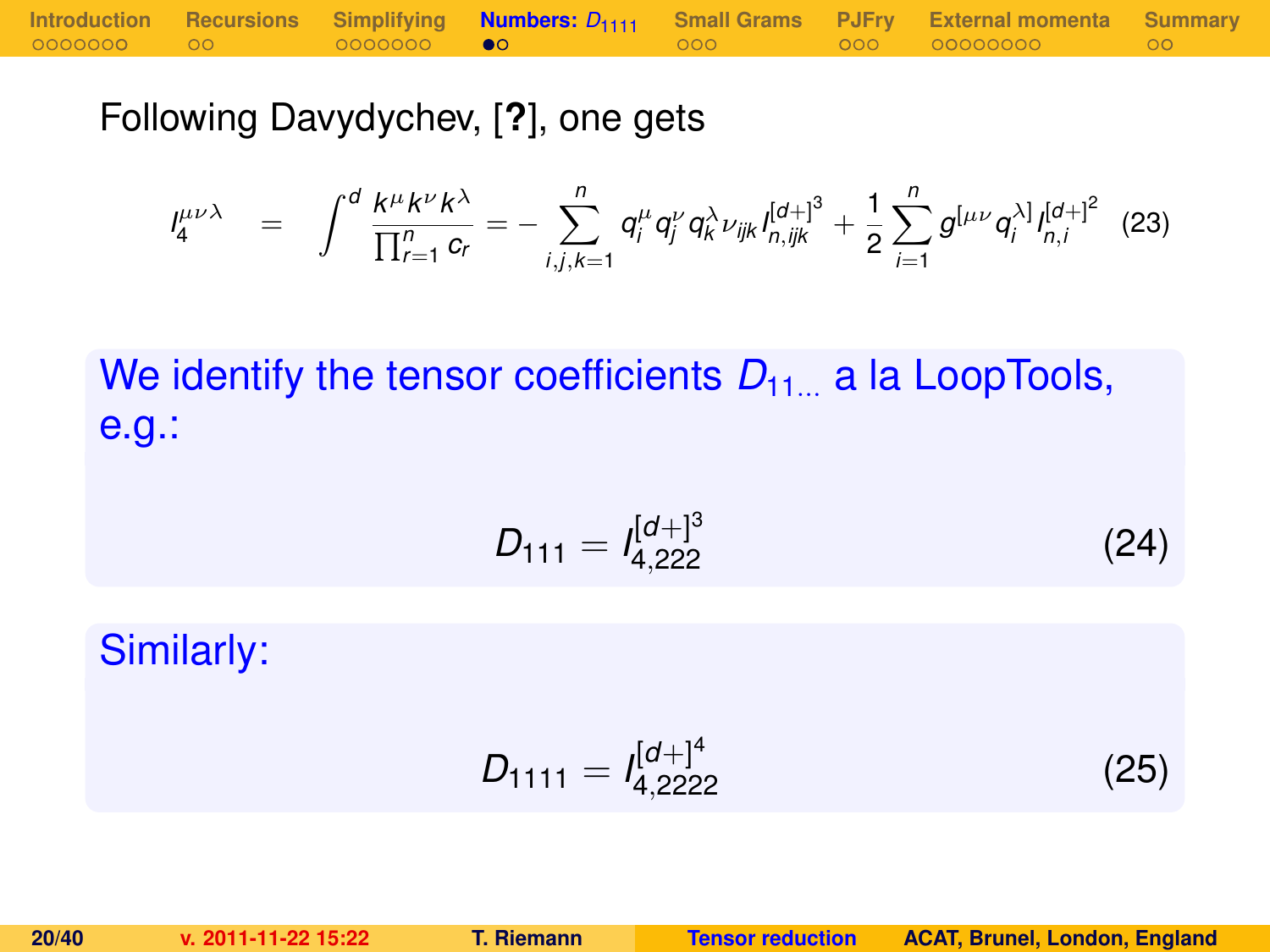|            |                   |                   | Introduction Recursions Simplifying <b>Numbers:</b> $D_{1111}$ Small Grams PJFry External momenta Summary |      |
|------------|-------------------|-------------------|-----------------------------------------------------------------------------------------------------------|------|
| 0000000 00 | 0000000 <b>00</b> | $\sim$ 000 $\sim$ |                                                                                                           | ം റെ |

#### Rank  $R = 4$  tensor  $D_{1111}$  – Numerics with dimensional recurrences

From [\(22\)](#page-16-0) we see that a "small Gram determinant" expansion will be useful when the following dimensionless parameter becomes small:

<span id="page-20-1"></span>
$$
R = \frac{()_4}{\begin{pmatrix} 0 \\ 0 \end{pmatrix}_4} \times s, \tag{26}
$$

where *s* is a typical scale of the process, e.g. we will choose  $s = s_{\mu \bar{\nu} \mu}$ . Following [**?**], we further choose:

> $s_{\mu\bar{\nu}\mu}$  = 2 × 10<sup>4</sup>GeV<sup>2</sup>,  $s_{\bar{\nu}u}$  = 1 × 10<sup>4</sup>GeV<sup>2</sup>,  $t_{\bar{e}\mu}$  =  $-4 \times 10^4 \text{GeV}^2$ ,

and get  $t_{ed,\rm crit}=-6\times10^4$ GeV $^2$ . For *x*=1, the Gram determinant becomes () $_4=$  4.8  $\times$  10 $^{13}$  GeV $^3$ . The small expansion parameter  $R(x)$  and  $D_{1111}$  are shown in figure [2.](#page-20-0)

<span id="page-20-0"></span>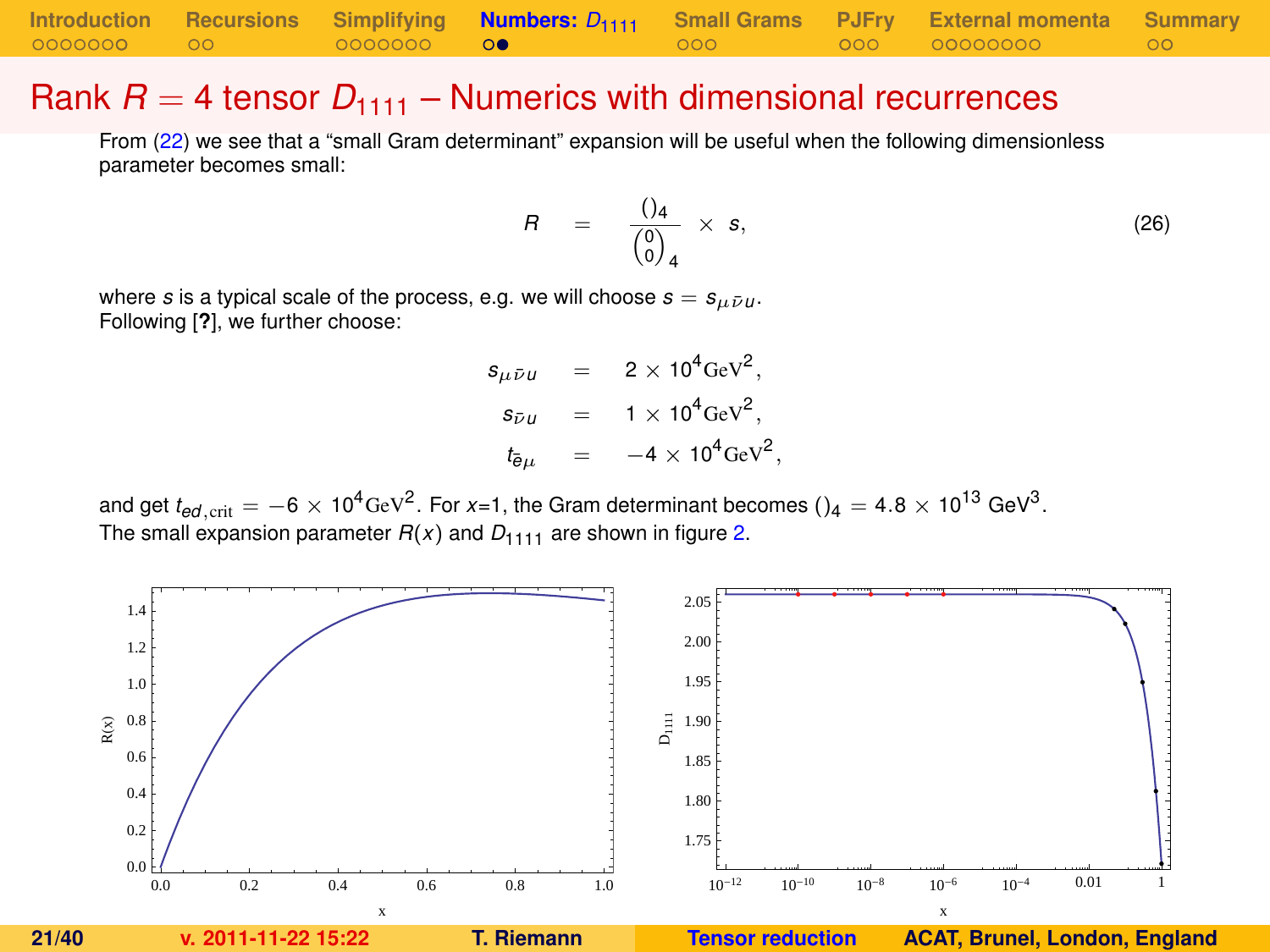New for QCD at LHC: small Gram expansion and Pade approximation I

[Fleischer,TR: PRD 2011 [**?**] ]

Tables have been taken from there.

They were shown already at QCD@LHC@Trento2010

<span id="page-21-0"></span>The use of appropriate Pade approximations is explained there. Convergence in the small Gram determinant region is considerably improved.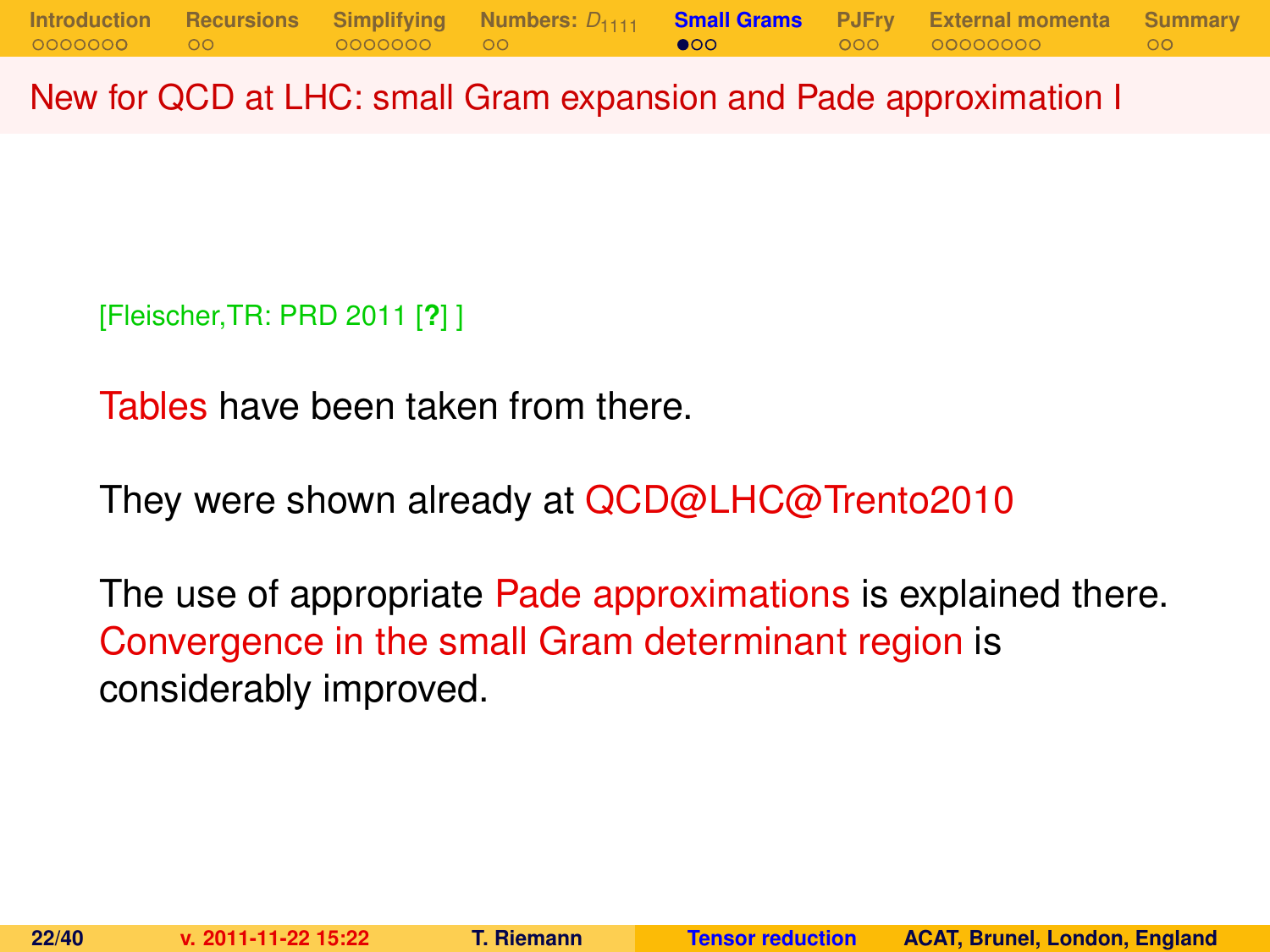|  |  |  |  | Introduction |  |  |  |  |  |
|--|--|--|--|--------------|--|--|--|--|--|
|  |  |  |  |              |  |  |  |  |  |
|  |  |  |  |              |  |  |  |  |  |
|  |  |  |  | 0000000      |  |  |  |  |  |
|  |  |  |  |              |  |  |  |  |  |

| x                       | $\overline{\mathfrak{Re}}$ $D_{1111}$ | $\overline{3}$ m D <sub>1111</sub> |
|-------------------------|---------------------------------------|------------------------------------|
| 0.<br>[exp 0,0]         | 2.05969289730 E-10                    | 1.55594910118 E-10                 |
| $10^{-8}$<br>[exp x, 2] | 2.05969289342 E-10                    | 1.55594909187 E-10                 |
| [exp 0,2]               | 2.05969289349 E-10                    | 1.55594909187 E-10                 |
| $10^{-4}$<br>[exp x, 5] | 2.05965609497 E-10                    | 1.55585605343 E-10                 |
| [exp 0.5]               | 2.05965609495 E-10                    | 1.55585605343 E-10                 |
| 0.001<br>[exp 0, 6]     | 2.05932484380 E-10                    | 1.55501912433 E-10                 |
| [exp x, 6]              | 2.05932484381 E-10                    | 1.55501912433 E-10                 |
| $l_{4,2222}^{[d+]}$     | 2.02292295240 E-10                    | 1.54974785467 E-10                 |
| $D_{1111}$              | 2.01707671668 E-10                    | 1.62587142251 E-10                 |
| $0.005$ [exp $0,6$ ]    | 2.05786054801 E-10                    | 1.55131031024 E-10                 |
| [pade $0,3$ ]           | 2.05785198947 E-10                    | 1.55131031003 E-10                 |
| [exp x, 6]              | 2.05786364440 E-10                    | 1.55131031024 E-10                 |
| [page x, 3]             | 2.05785199805 E-10                    | 1.55131030706 E-10                 |
| $(a+1)^4$<br>4,2222     | 2.05778894114 E-10                    | 1.55135794453 E-10                 |
| $D_{1111}$              | 2.05779811490 E-10                    | 1.55136343923 E-10                 |
| 0.01<br>[exp 0, 6]      | 2.05703298143 E-10                    | 1.54669910676 E-10                 |
| [pade 0.3]              | 2.05600940065 E-10                    | 1.54669907784 E-10                 |
| [exp 0,10]              | 2.05600964693 E-10                    | 1.54669910676 E-10                 |
| [page 0.5]              | 2.05600955381 E-10                    | 1.54669910676E-10                  |
| [exp x, 10]             | 2.05600963675 E-10                    | 1.54669910676 E-10                 |
| [page x, 5]             | 2.05600955381 E-10                    | 1.54669910676 E-10                 |
| $([d+]^{4}$             | 2.05600013702 E-10                    | 1.54670651917 E-10                 |
| $D_{1111}$              | 2.05600239280 E-10                    | 1.54670771210 E-10                 |

Table: Numerical values for the tensor coefficient  $D_{1111}$ . Values marked by  $D_{1111}$  are evaluated with LoopTools, the *I* [*d*+]4 <sup>4</sup>,<sup>2222</sup> corresponds to (**[??](#page-29-0)**) The labels [exp 0,2n] and [pade 0,n] denote iteration 2*n* and Pade approximant  $[n, n]$  when the small Gram determinant expansion starts at  $x = 0$ , and  $[exp x, 2n]$  and  $[pade x, n]$  are the corresponding numbers for an expansion starting at *x*.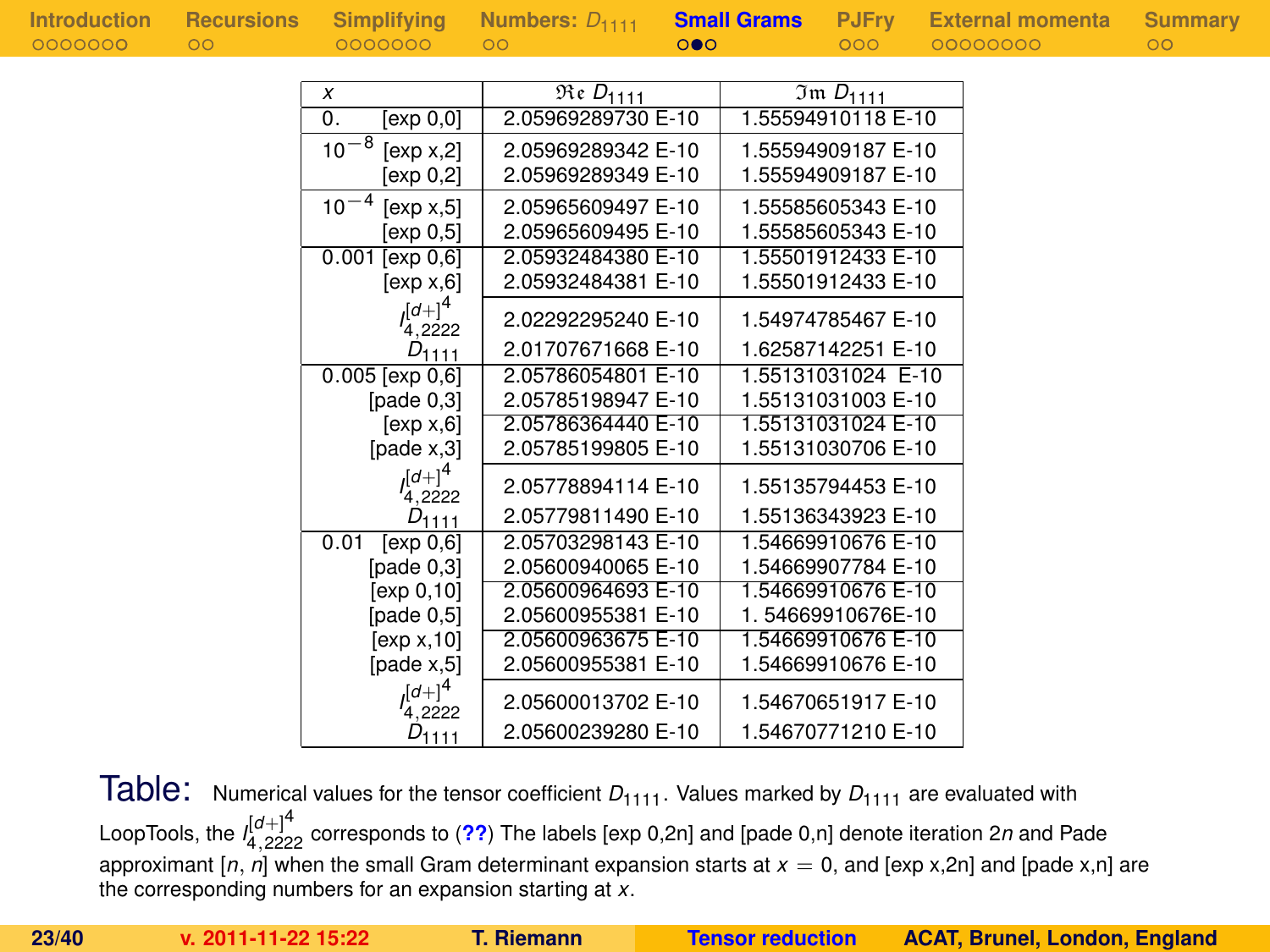| Introduction | <b>Recursions</b> | Simplifying                  | Numbers: $D_{1111}$                 |     | <b>Small Grams</b> | <b>PJFry</b>                | <b>External momenta</b> | Summary         |
|--------------|-------------------|------------------------------|-------------------------------------|-----|--------------------|-----------------------------|-------------------------|-----------------|
| 0000000      | $\circ$           | 0000000                      | $\circ$                             | 000 |                    | 000                         | 00000000                | $\overline{O}O$ |
|              |                   |                              |                                     |     |                    |                             |                         |                 |
|              |                   | X                            | $\overline{\mathfrak{Re}} D_{1111}$ |     |                    | $\overline{3}$ m $D_{1111}$ |                         |                 |
|              |                   | $0.01$ [ $exp 0.6$ ]         | 2.05703298143 E-10                  |     |                    | 1.54669910676 E-10          |                         |                 |
|              |                   | [ $pade 0,3$ ]               | 2.05600940065 E-10                  |     |                    | 1.54669907784 E-10          |                         |                 |
|              |                   | [ $exp 0, 10$ ]              | 2.05600964693 E-10                  |     |                    | 1.54669910676 E-10          |                         |                 |
|              |                   | [pade $0,5$ ]                | 2.05600955381 E-10                  |     |                    | 1.54669910676E-10           |                         |                 |
|              |                   | [exp x, 10]                  | 2.05600963675 E-10                  |     |                    | 1.54669910676 E-10          |                         |                 |
|              |                   | [pade $x,5$ ]                | 2.05600955381 E-10                  |     |                    | 1.54669910676 E-10          |                         |                 |
|              |                   | $(a+1)^4$<br>4,2222          | 2.05600013702 E-10                  |     |                    | 1.54670651917 E-10          |                         |                 |
|              |                   | $D_{1111}$                   | 2.05600239280 E-10                  |     |                    | 1.54670771210 E-10          |                         |                 |
|              |                   | $0.05$ [exp $0,6$ ]          | 4.83822963052 E-09                  |     |                    | 1.51077429118 E-10          |                         |                 |
|              |                   | [pade $0,3$ ]                | 2.01518061131 E-10                  |     |                    | 1.50591643209 E-10          |                         |                 |
|              |                   | [exp 0, 20]                  | 2.04218962072 E-10                  |     |                    | 1.51077424143 E-10          |                         |                 |
|              |                   | [pade $0,10$ ]               | 2.04122727654 E-10                  |     |                    | 1.51077424149 E-10          |                         |                 |
|              |                   | [exp x, 20]                  | 2.04190274030 E-10                  |     |                    | 1.51077424143 E-10          |                         |                 |
|              |                   | [pade $x$ , 10]              | 2.04122727971 E-10                  |     |                    | 1.51077423985 E-10          |                         |                 |
|              |                   | $\int [d+1]^4$<br>4,2222     | 2.04122726387 E-10                  |     |                    | 1.51077422901 E-10          |                         |                 |
|              |                   | $D_{1111}$                   | 2.04122726601 E-10                  |     |                    | 1.51077423320 E-10          |                         |                 |
|              |                   | $0.1$ [exp 0,26]             | 2.20215264409 E-08                  |     |                    | 1.46815247004 E-10          |                         |                 |
|              |                   | [pade $0,13$ ]               | 2.01749674352 E-10                  |     |                    | 1.46681287362 E-10          |                         |                 |
|              |                   | [exp x, 26]                  | 2.08190721550 E-08                  |     |                    | 1.46815247004 E-10          |                         |                 |
|              |                   | [pade $x$ , 13]              | 2.03995221326 E-10                  |     |                    | 1.46785977364 E-10          |                         |                 |
|              |                   | $\int [d+1]^4$<br>4,2222     | 2.02269485177 E-10                  |     |                    | 1.46815247061 E-10          |                         |                 |
|              |                   | $D_{1111}$                   | 2.02269485217 E-10                  |     |                    | 1.46815247051 E-10          |                         |                 |
|              |                   | $J^{[d+]}^4$<br>1.<br>4,2222 | 1.72115440143 E-10                  |     |                    | 9.74550747662 E-11          |                         |                 |
|              |                   | $D_{1111}$                   | 1.72115440148 E-10                  |     |                    | 9.74550747662 E-11          |                         |                 |

Table: Numerical values for the tensor coefficient  $D_{1111}$ . Values marked by  $D_{1111}$  are evaluated with LoopTools, the *I* [*d*+]4 <sup>4</sup>,<sup>2222</sup> corresponds to (**[??](#page-29-0)**) The labels [exp 0,2n] and [pade 0,n] denote iteration 2*n* and Pade approximant [*n*, *n*] when the small Gram determinant expansion starts at *x* = 0, and [exp x,2n] and [pade x,n] are the corresponding numbers for an expansion starting at *x*. **24/40 v. 2011-11-22 15:22 T. Riemann [Tensor reduction](#page-0-0) ACAT, Brunel, London, England**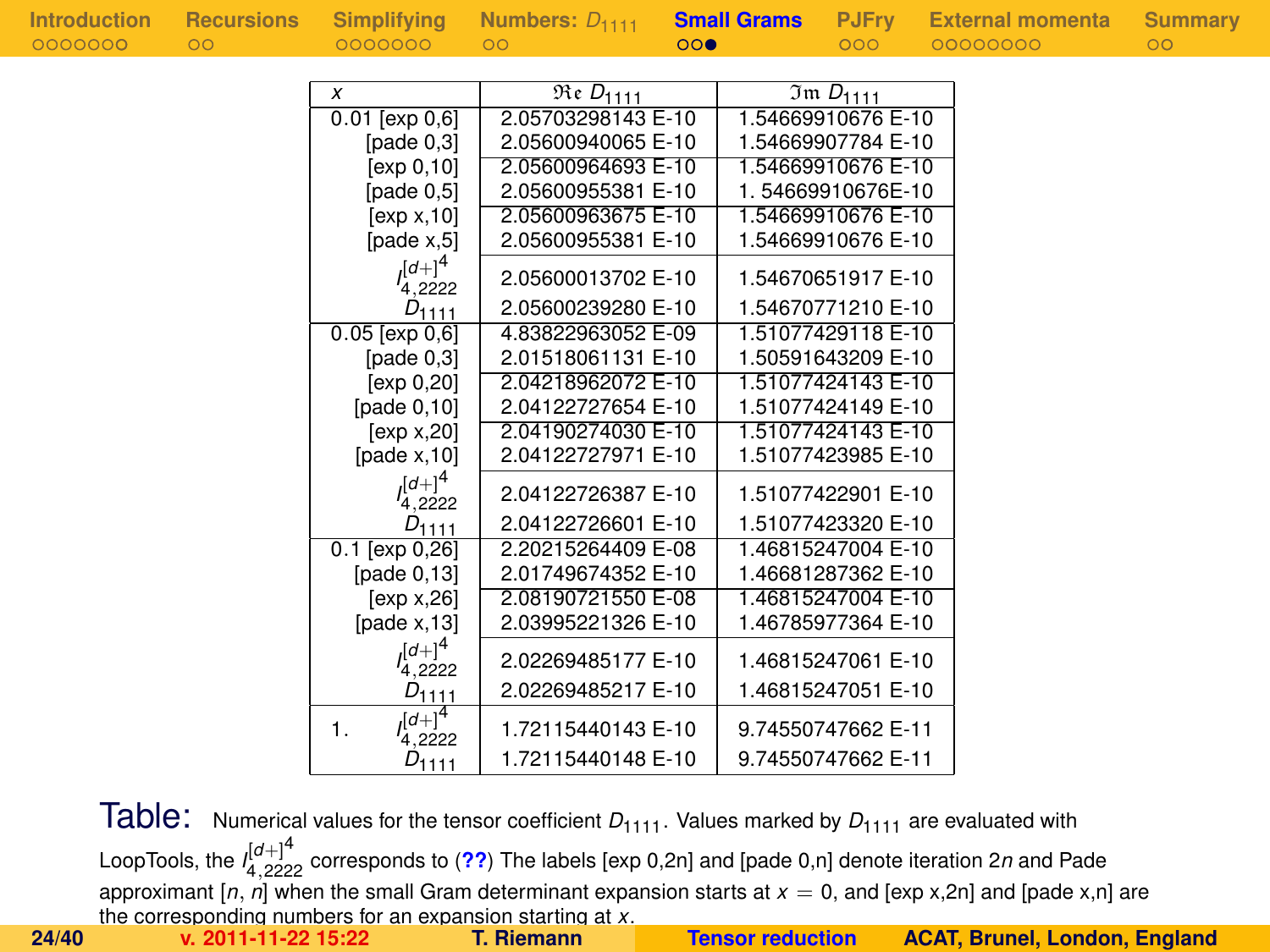PJFry - an open source c++ program by V. Yundin I

PJFry 1.0.0 - one loop tensor integral library

- More information and the latest source code: project page: <https://github.com/Vayu/PJFry/>
- $\cdot \rightarrow$  how to install
- $\bm{\cdot} \rightarrow$  how to use
- $\cdot \rightarrow$  samples
- See also:

•

V. Yundin's [talk](http://indico.ific.uv.es/indico/contributionDisplay.py?contribId=25&sessionId=15&confId=339) at LHCphenoNet meeting, Valencia, Feb 2011:

<span id="page-24-0"></span>"One loop tensor reduction program PJFRY"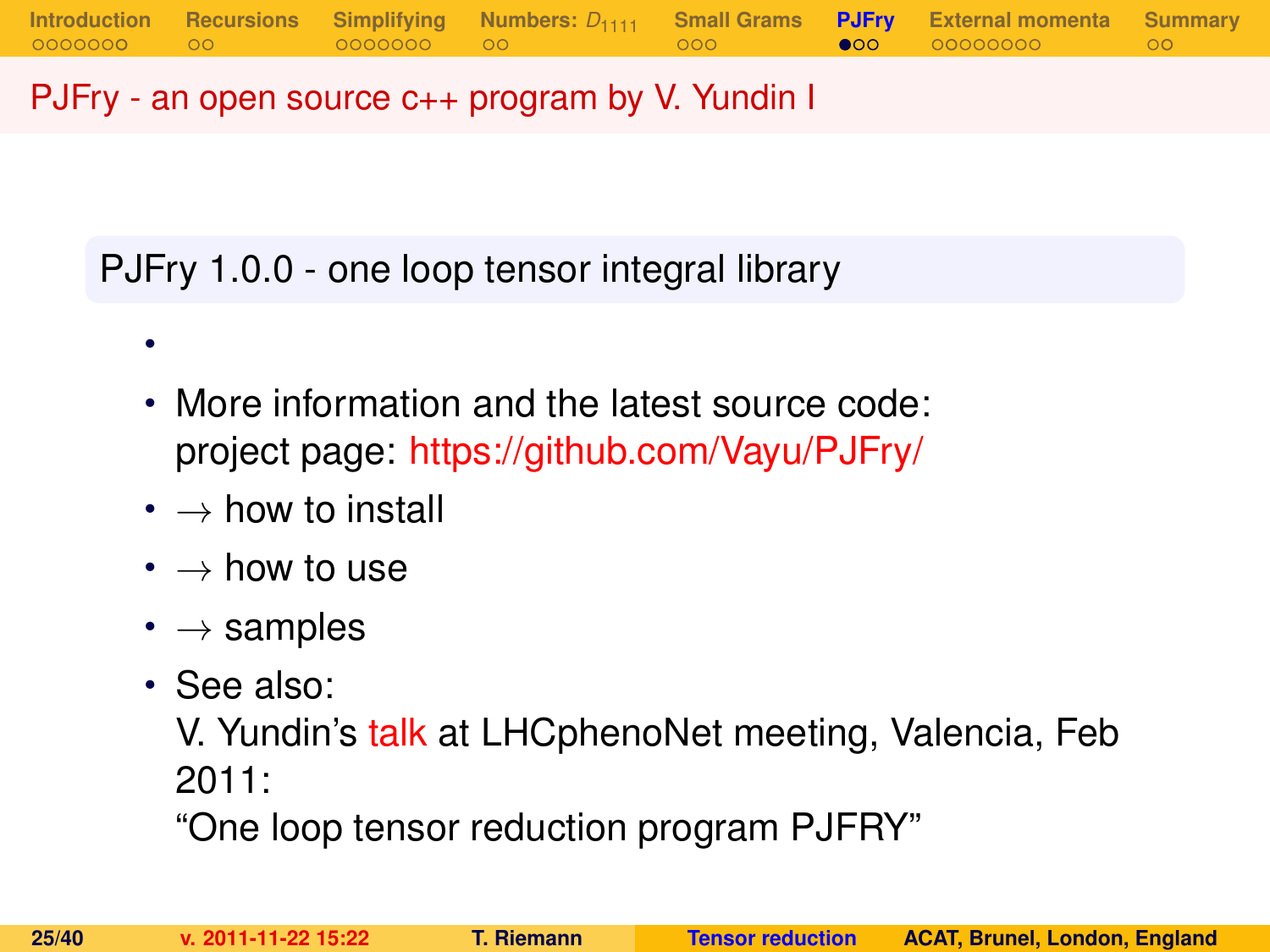PJFry - an open source c++ program by V. Yundin II

• Yundin's PhD thesis, submitted Aug 2011 at Humboldt **University**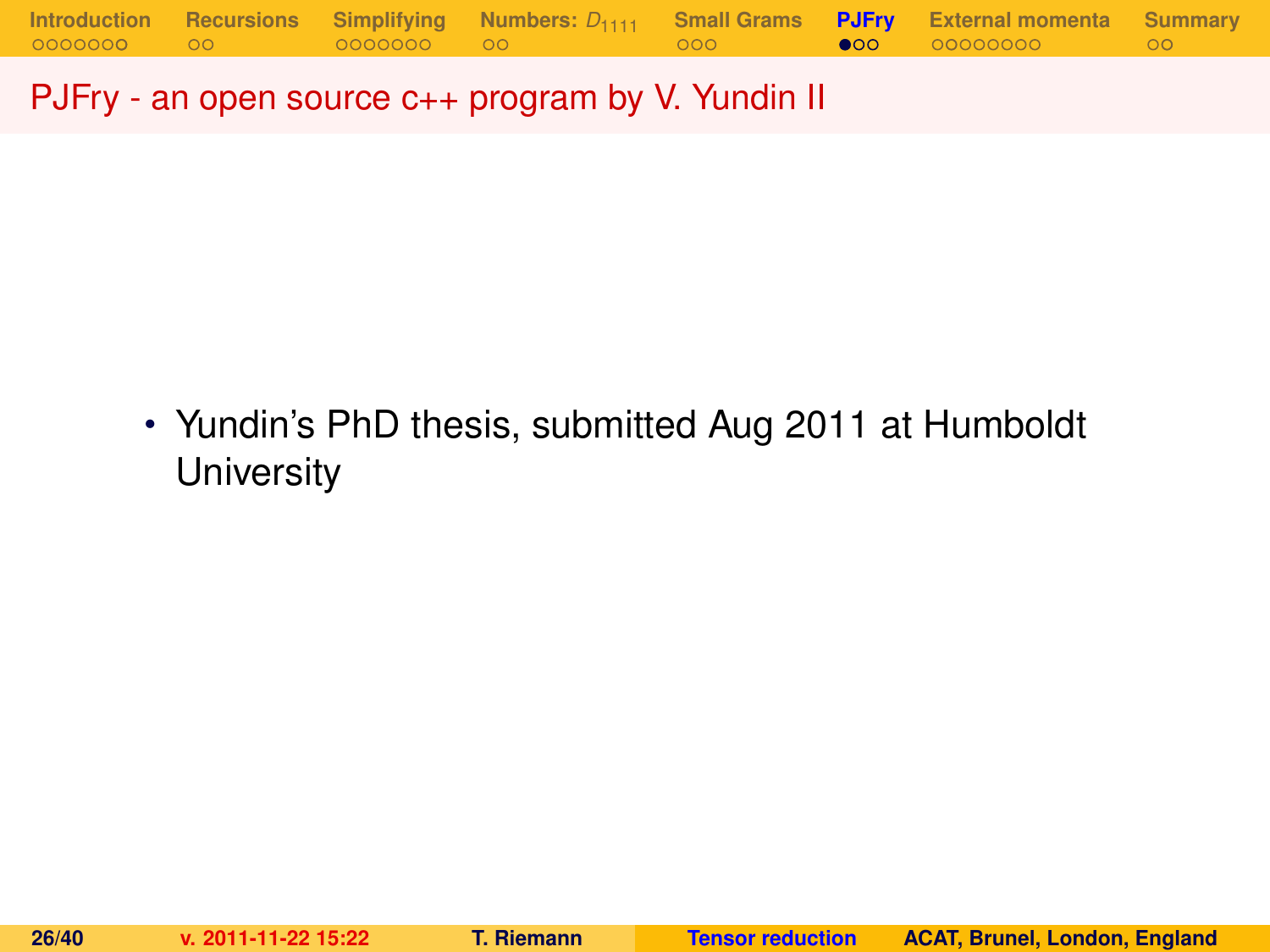**PJFry** — numerical package [from V.Y. Valencia 2011] I

Numerical implementation of described algorithms: C++ package **PJFry** by V. Yundin [see project webpage]

• Reduction of **5-point** 1-loop tensor integrals up to **rank 5**

**[Introduction](#page-1-0) [Recursions](#page-10-0) [Simplifying](#page-12-0) [Numbers:](#page-19-0)** *D*<sup>1111</sup> **[Small Grams](#page-21-0) [PJFry](#page-24-0) [External momenta](#page-28-0) [Summary](#page-37-0)**

- No limitations on internal/external masses combinations
- Small Gram determinants treatment by expansion
- Interfaces for C, C<sub>++</sub>, FORTRAN and MATHEMATICA

### **Example:**

Relative accuracy of  $E_{3333}$  coef. around small Gram4 region

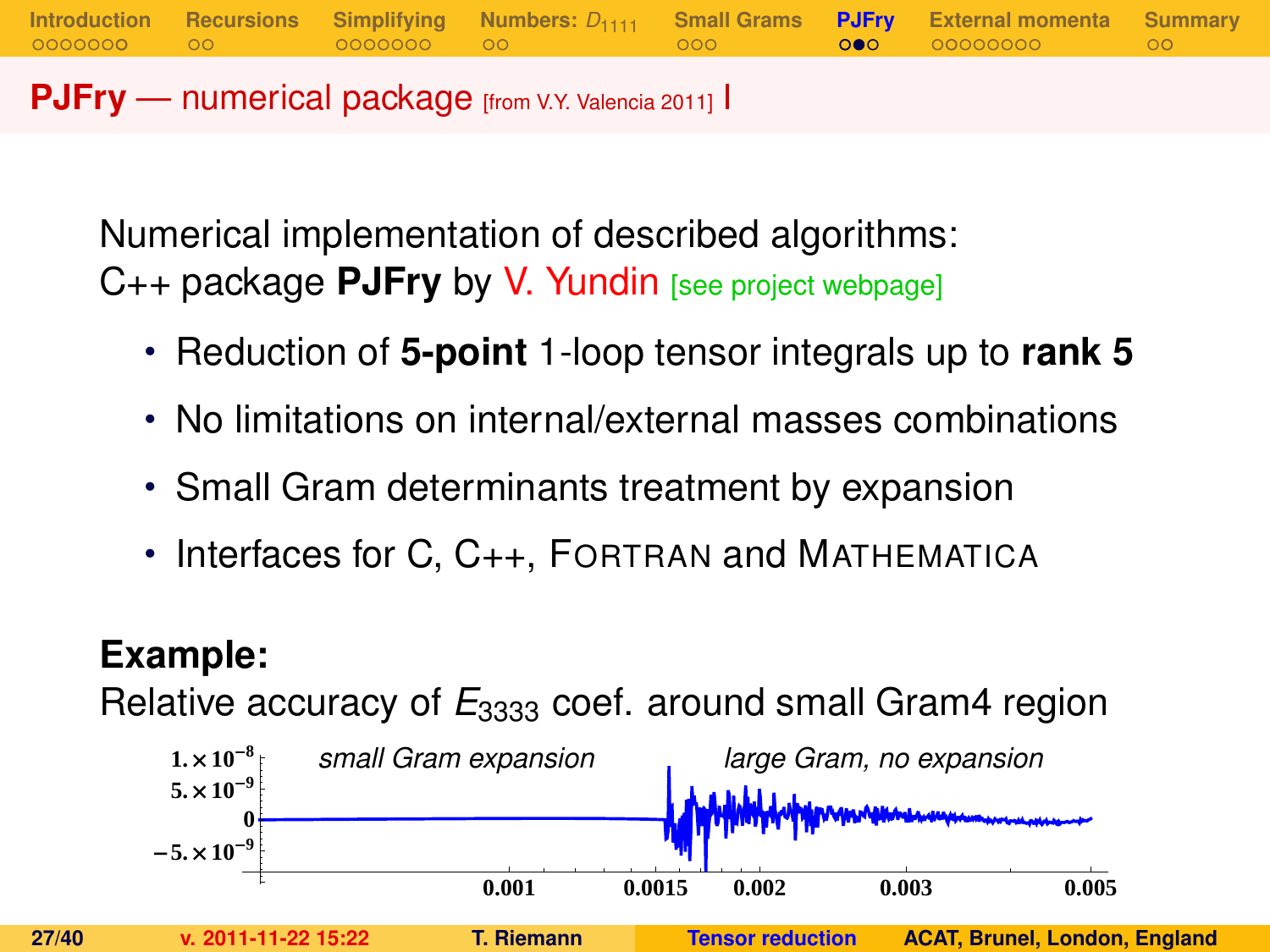**PJFry** — small Gram region example [from V.Y. Valencia 2011] I

**Example:**  $E_{3333}$  coefficient in small Gram region ( $x = 0$ )

Comparison of Regular and Expansion formulae:

**[Introduction](#page-1-0) [Recursions](#page-10-0) [Simplifying](#page-12-0) [Numbers:](#page-19-0)** *D*<sup>1111</sup> **[Small Grams](#page-21-0) [PJFry](#page-24-0) [External momenta](#page-28-0) [Summary](#page-37-0)**

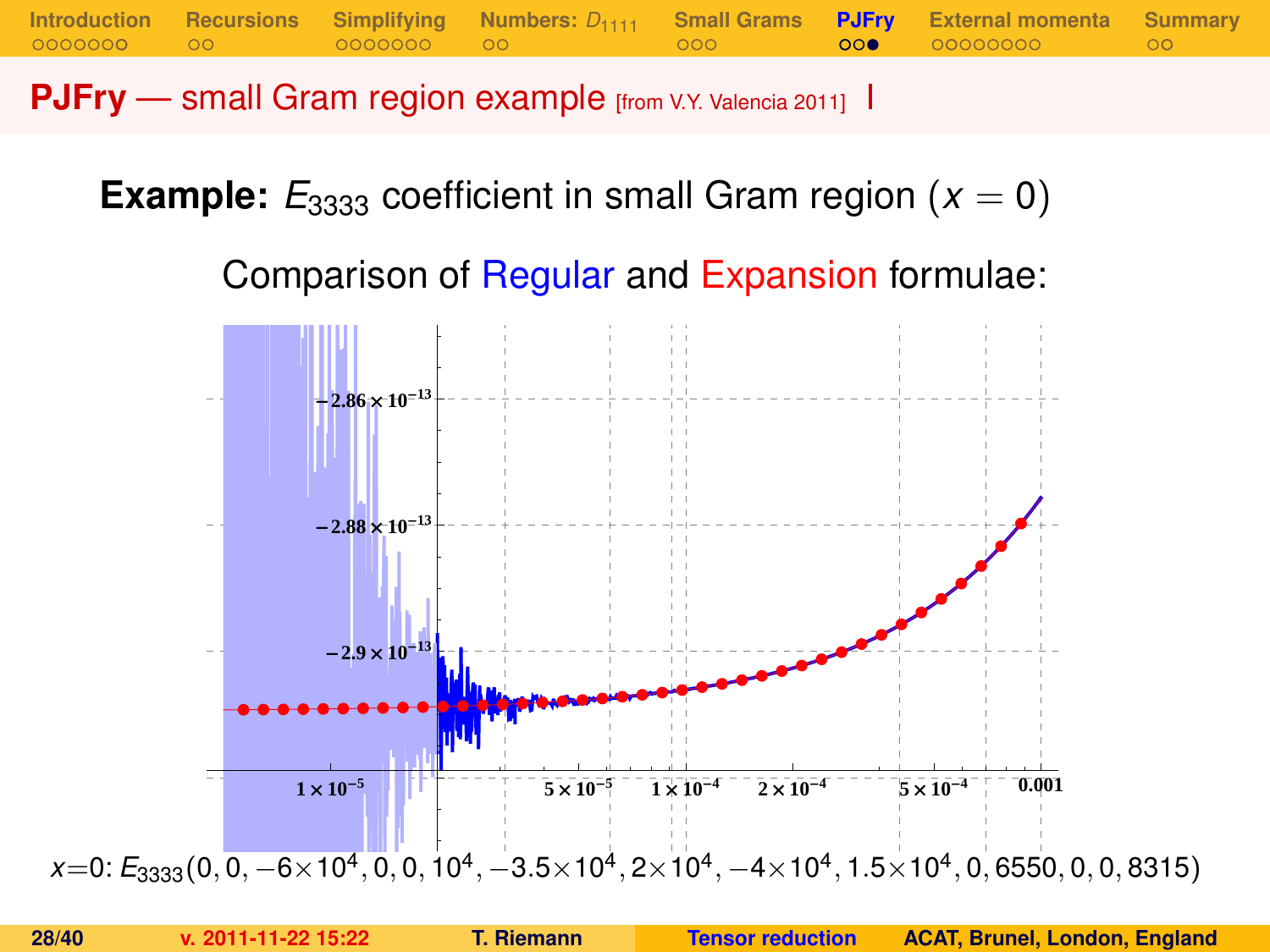Contractions with external momenta [or with CHORDS] I

#### [Fleischer,TR: PLB 2011 [**?**] ]

After having tensor reductions with basis functions  $I_p^D$ , which are independent of the indices *i*, *j*, *k*, ..., one may use contractions with external momenta in order to perform all the sums over  $i, j, k, \ldots$ 

**[Introduction](#page-1-0) [Recursions](#page-10-0) [Simplifying](#page-12-0) [Numbers:](#page-19-0)** *D*<sup>1111</sup> **[Small Grams](#page-21-0) [PJFry](#page-24-0) [External momenta](#page-28-0) [Summary](#page-37-0)**

This leads to a significant simplification and shortening of calculations.

### Reminder:

One option was to avoid the appearance of inverse Gram determinants  $1/()$ <sub>5</sub>. For rank  $R = 5$ , e.g.,

<span id="page-28-0"></span>
$$
I_{5}^{\mu\nu\lambda\rho\sigma} = \sum_{s=1}^{5} \left[ \sum_{i,j,k,l,m=1}^{5} q_{i}^{\mu} q_{j}^{\nu} q_{k}^{\lambda} q_{l}^{\rho} q_{m}^{\sigma} E_{ijklm}^{s} + \sum_{i,j,k=1}^{5} g^{[\mu\nu} q_{i}^{\lambda} q_{j}^{\rho} q_{k}^{\sigma}] E_{00ijk}^{s} + \sum_{i=1}^{5} g^{[\mu\nu} g^{\lambda\rho} q_{i}^{\sigma}] E_{0000i}^{s} \right]
$$
(27)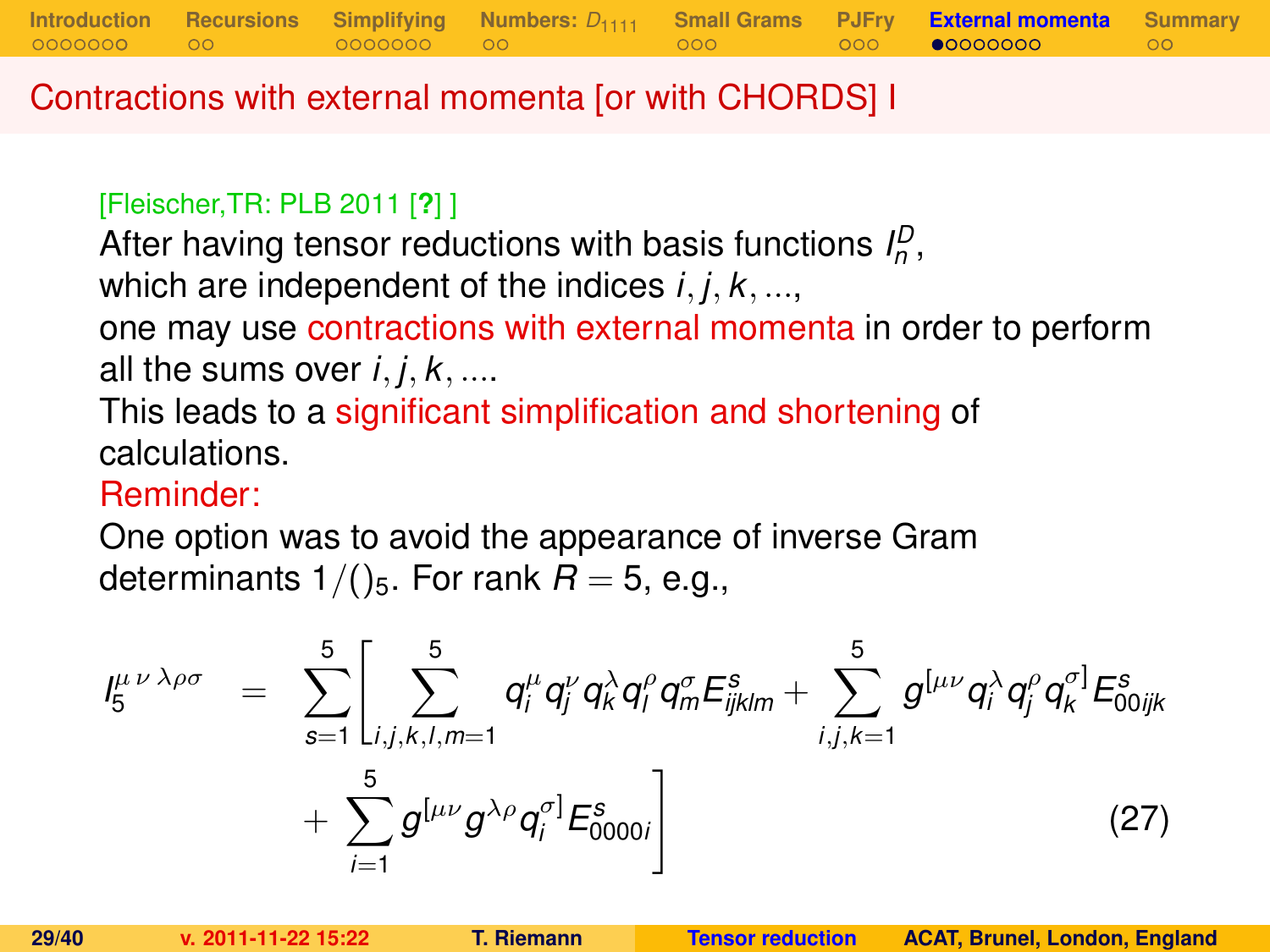### Contractions with external momenta [or with CHORDS] I

The tensor coefficients are expressed in terms of integrals  $I_{4,i\cdots}^{[d+]^I,s}$  , e.g.:

$$
E_{ijklm}^s = -\frac{1}{\binom{0}{0}_{5}} \left\{ \left[ \binom{0I}{sm} _5 n_{ijk} I_{4,ijk}^{[d+]^4, s} + (i \leftrightarrow I) + (j \leftrightarrow I) + (k \leftrightarrow I) \right] + \binom{0s}{am} _5 n_{ijkl} I_{4,ijkl}^{[d+]^4, s} \right\}.
$$

Now, in a next step, one may avoid the appearance of inverse sub-Gram determinants  $()_4$ .

The complete dependence on the indices *i* of the tensor coefficients is contained now in the pre-factors with signed minors. One can say that the indices *decouple* from the integrals.

As an example, we reproduce the 4-point part of

<span id="page-29-0"></span>
$$
n_{ijkl}I_{4,ijkl}^{[d+]4} = \frac{\binom{0}{i}}{\binom{0}{0}}\frac{\binom{0}{i}}{\binom{0}{0}}\frac{\binom{0}{k}}{\binom{0}{0}}\frac{\binom{0}{k}}{\binom{0}{0}}d(d+1)(d+2)(d+3)I_{4}^{[d+1]4}
$$

$$
+\frac{\binom{0}{i}}{\binom{0}{i}}\binom{0}{k}\binom{0}{i}+\binom{0}{0k}\binom{0}{j}\binom{0}{j}+\binom{0}{0k}\binom{0}{j}\binom{0}{k}+\binom{0}{0l}\binom{0}{j}\binom{0}{k}+\binom{0}{0l}\binom{0}{i}\binom{0}{k}+\binom{0}{0l}\binom{0}{j}\binom{0}{k}}{\binom{0}{0}^3}d(d+1)I_{4}^{[d+1]3}
$$

$$
+\frac{\binom{0}{i}}{\binom{0}{i}}\frac{\binom{0}{j}}{\binom{0}{k}}+\frac{\binom{0}{j}}{\binom{0}{j}}\frac{\binom{0}{j}}{\binom{0}{j}}+\frac{\binom{0}{j}}{\binom{0}{j}}\frac{\binom{0}{j}}{\binom{0}{j}}+\frac{\binom{0}{j}}{\binom{0}{j}}\frac{\binom{0}{j}}{\binom{0}{k}}+\frac{\binom{0}{j}}{\binom{0}{j}}\frac{\binom{0}{j}}{\binom{0}{k}}+\cdots
$$
(28)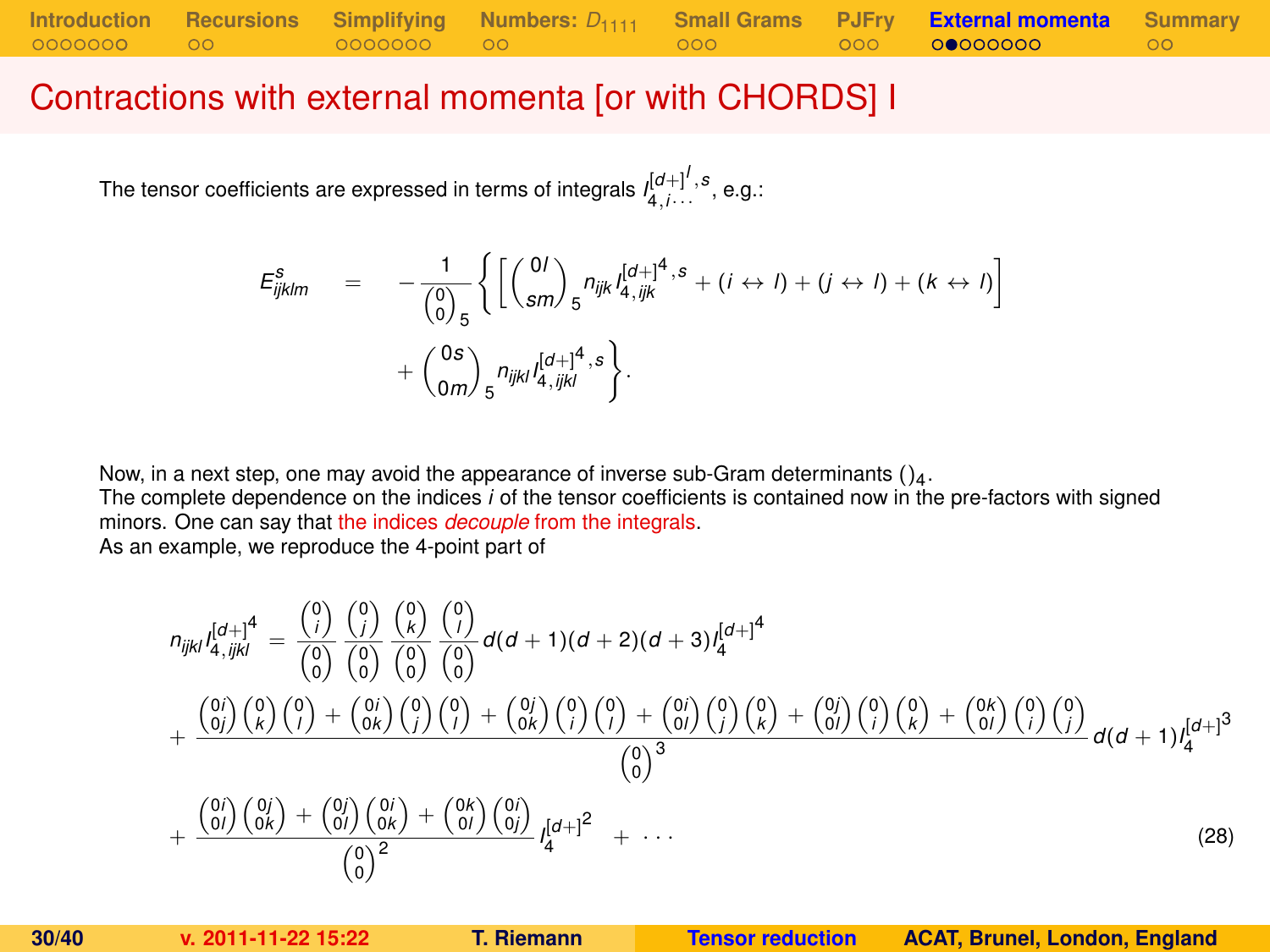|  |  |  | Introduction Recursions Simplifying Numbers: $D_{1111}$ Small-Grams PJFry <b>External-momenta</b> Summary | ററ |
|--|--|--|-----------------------------------------------------------------------------------------------------------|----|
|  |  |  |                                                                                                           |    |

## Contractions with external momenta [or with CHORDS]

In (**[??](#page-29-0)**), one has to understand the 4-point integrals to carry the corresponding index *s* and the signed minors are  $\binom{0}{k} \rightarrow \binom{0s}{ks}_5$  etc.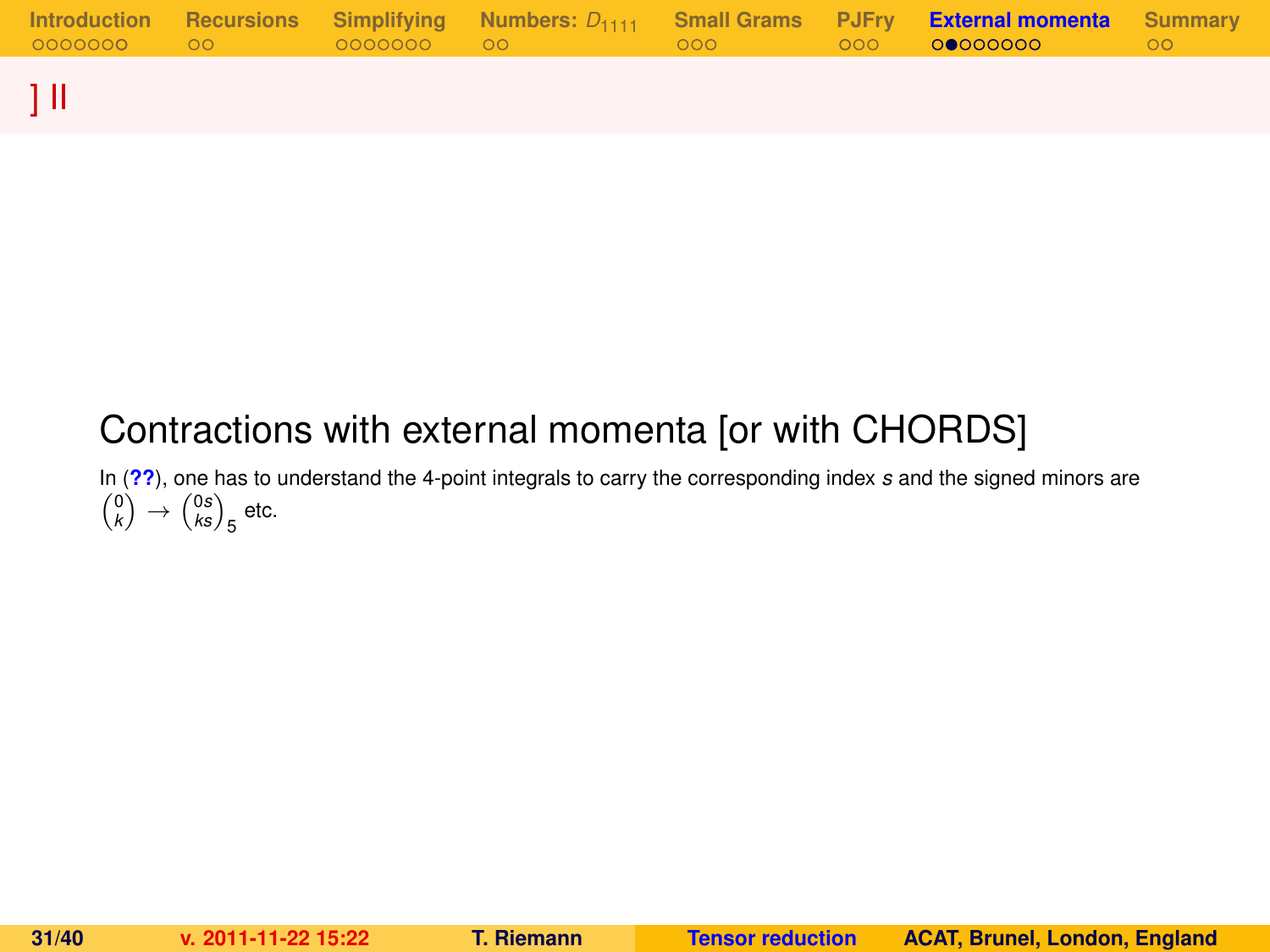Contractions with external momenta [or with CHORDS] I

A chord is the momentum shift of an internal line due to external momenta,  $D_i = (k - q_i)^2 - m_i^2 + i\epsilon$ , and  $q_i = (p_1 + p_2 + p_i)$ , with  $q_n = 0$ .

The tensor 5-point integral of rank  $R = 1$  yields, when contracted with a chord,

$$
q_{a\mu} I_5^{\mu} = -\frac{1}{\binom{0}{0} 5} \sum_{s=1}^5 \left[ \sum_{i=1}^4 (q_a \cdot q_i) \binom{0 i}{0 s} \right] I_4^s. \tag{29}
$$

In fact, the sum over *i* may be performed explicitly:

$$
\Sigma_a^{1,s} \equiv \sum_{i=1}^4 (q_a \cdot q_i) \begin{pmatrix} 0s \\ 0i \end{pmatrix}_5 = + \frac{1}{2} \left\{ \begin{pmatrix} s \\ 0 \end{pmatrix}_5 (Y_{a5} - Y_{55}) + \begin{pmatrix} 0 \\ 0 \end{pmatrix}_5 (\delta_{as} - \delta_{5s}) \right\},
$$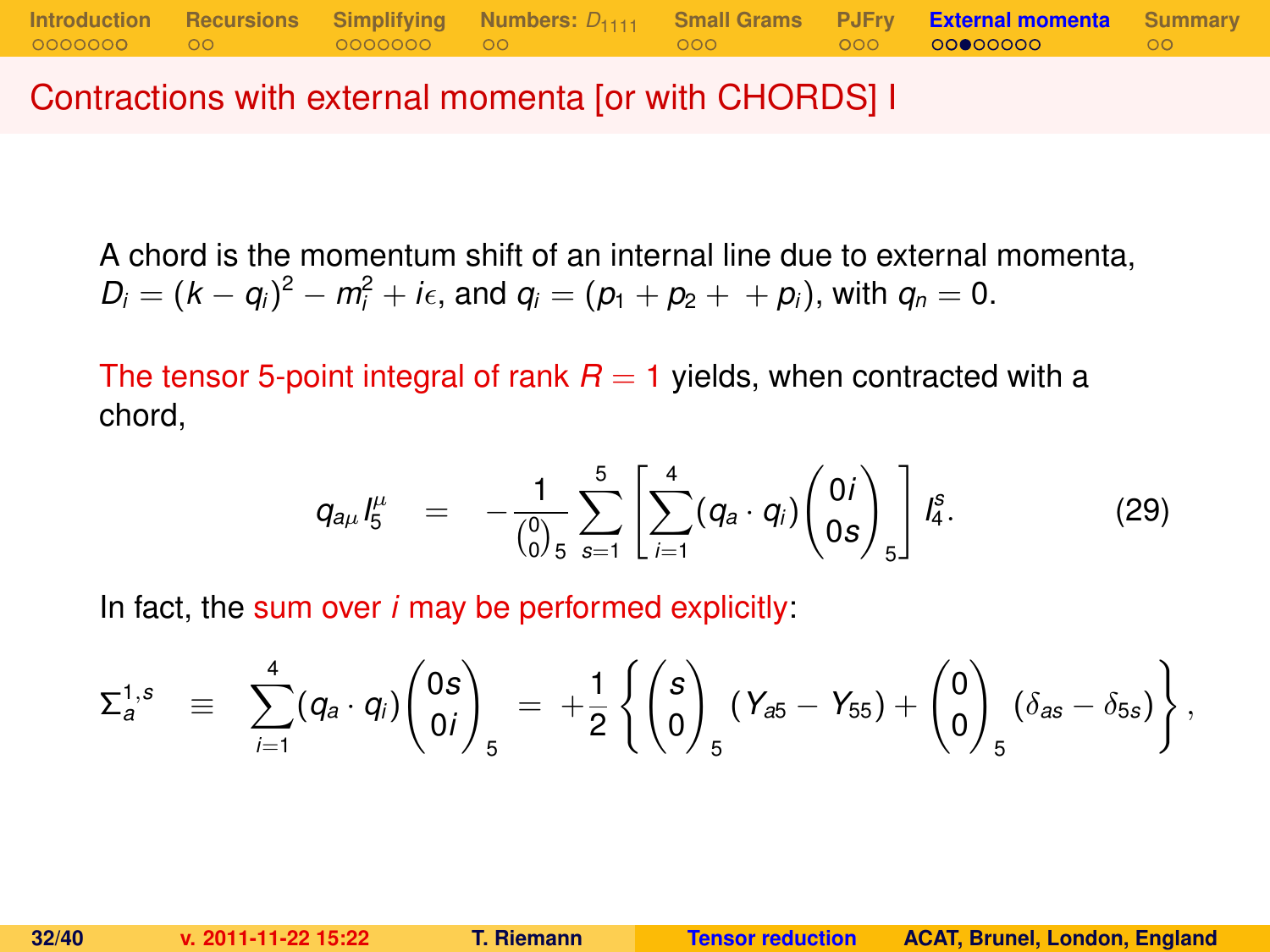Contractions with external momenta I

### We get immediately

$$
q_{a\mu}I_5^{\mu}=-\frac{1}{\binom{0}{0}5}\sum_{s=1}^5\Sigma_a^{1,s}I_4^s.
$$
 (30)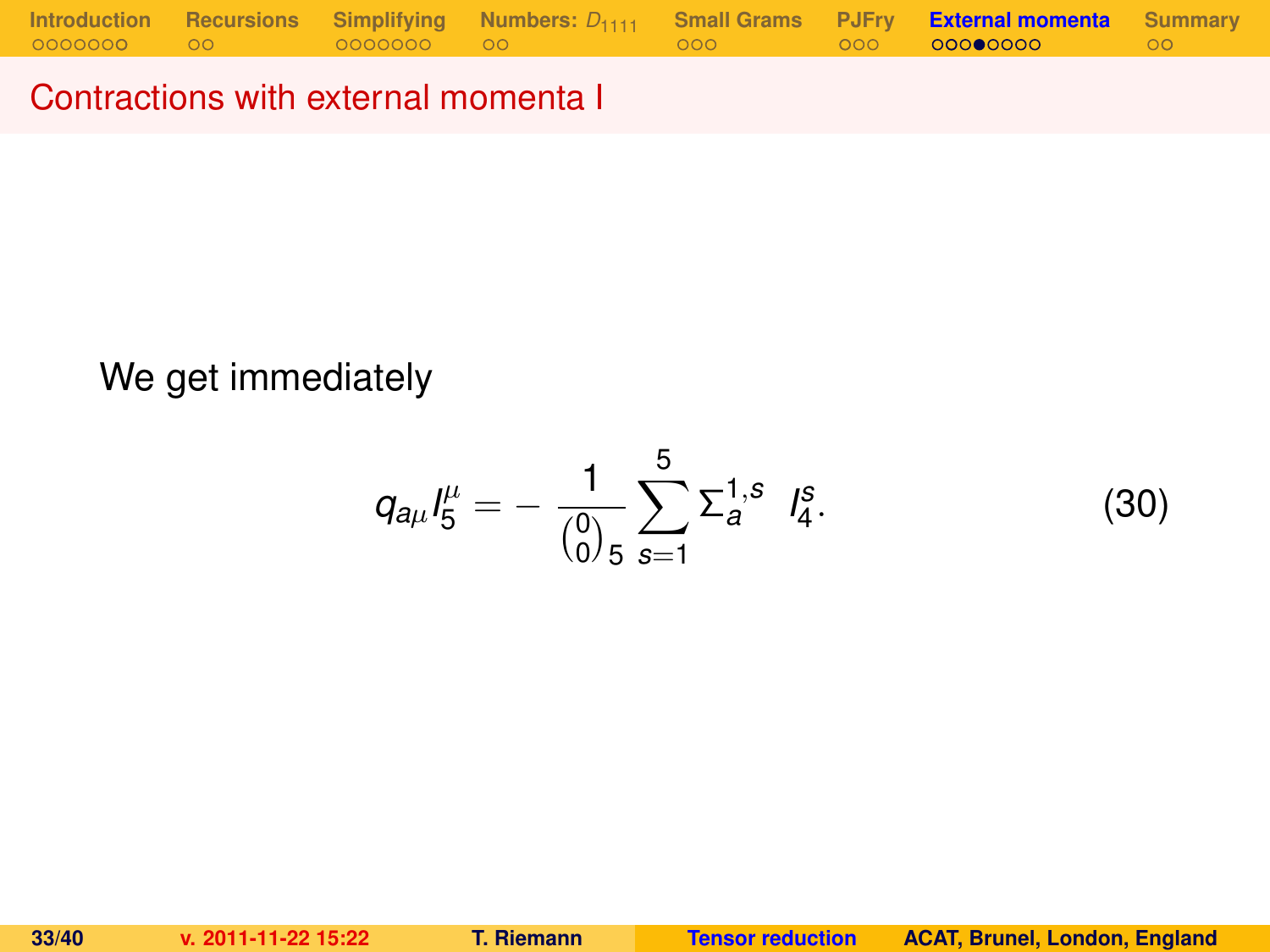Contractions with external momenta I

The tensor 5-point integral of rank  $R = 2$ 

<span id="page-33-0"></span>
$$
I_5^{\mu\nu} = \sum_{i,j=1}^4 q_i^{\mu} q_j^{\nu} E_{ij} + g^{\mu\nu} E_{00}, \qquad (31)
$$

has the following tensor coefficients free of  $1/(25)$ :

$$
E_{00} = -\sum_{s=1}^{5} \frac{1}{2} \frac{1}{\binom{0}{0}} \binom{s}{0} f_4^{[d+],s},
$$
\n
$$
E_{ij} = \sum_{s=1}^{5} \frac{1}{\binom{0}{0}} \left[ \binom{0i}{sj} f_5^{[d+],s} + \binom{0s}{0j} f_{4,i}^{[d+],s} \right].
$$
\n(33)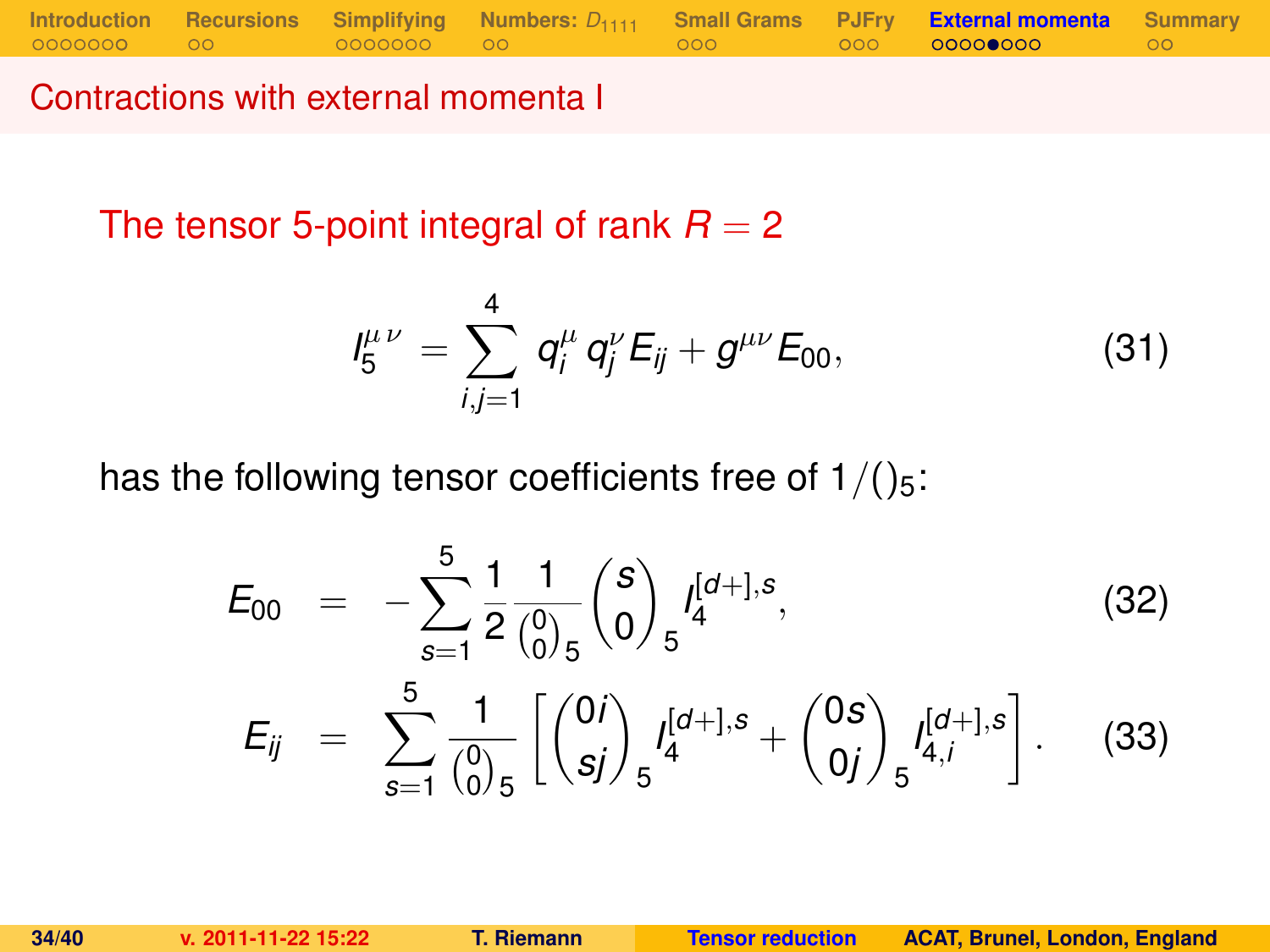Contractions with external momenta I

Equation (**[??](#page-33-0)**) yields for the contractions with chords:

<span id="page-34-0"></span>
$$
q_{a\mu}q_{b\nu}l_5^{\mu\nu}=\sum_{i,j=1}^4(q_a\cdot q_i)(q_b\cdot q_j)E_{ij}+(q_a\cdot q_b)E_{00}.
$$
 (34)

and finally (**[??](#page-34-0)**) simply reads

$$
q_{a\mu}q_{b\nu}I_5^{\mu\nu} = \frac{1}{4}\sum_{s=1}^5 \left\{ \frac{\binom{s}{0.5}}{\binom{0 s}{0 s/5}}(\delta_{a b}\delta_{a s} + \delta_{5 s}) + \frac{\binom{s}{5}}{\binom{0 s}{0 s/5}}\left[ (\delta_{a s} - \delta_{5 s}) (\gamma_{b 5} - \gamma_{5 5}) + (\delta_{b s} - \delta_{5 s}) (\gamma_{a 5} - \gamma_{5 5}) + \frac{\binom{s}{0.5}}{\binom{0}{0.5}} (\gamma_{a 5} - \gamma_{5 5}) (\gamma_{b 5} - \gamma_{5 5}) \right] \right\} I_4^{[d+],s}
$$
  
+ 
$$
\frac{1}{\binom{0}{0.5}}\sum_{s=1}^5 \frac{\sum_{b}^{1, s}}{\binom{0 s}{0 s}} \sum_{t=1}^5 \sum_{s=1}^{2, st} I_5^{st},
$$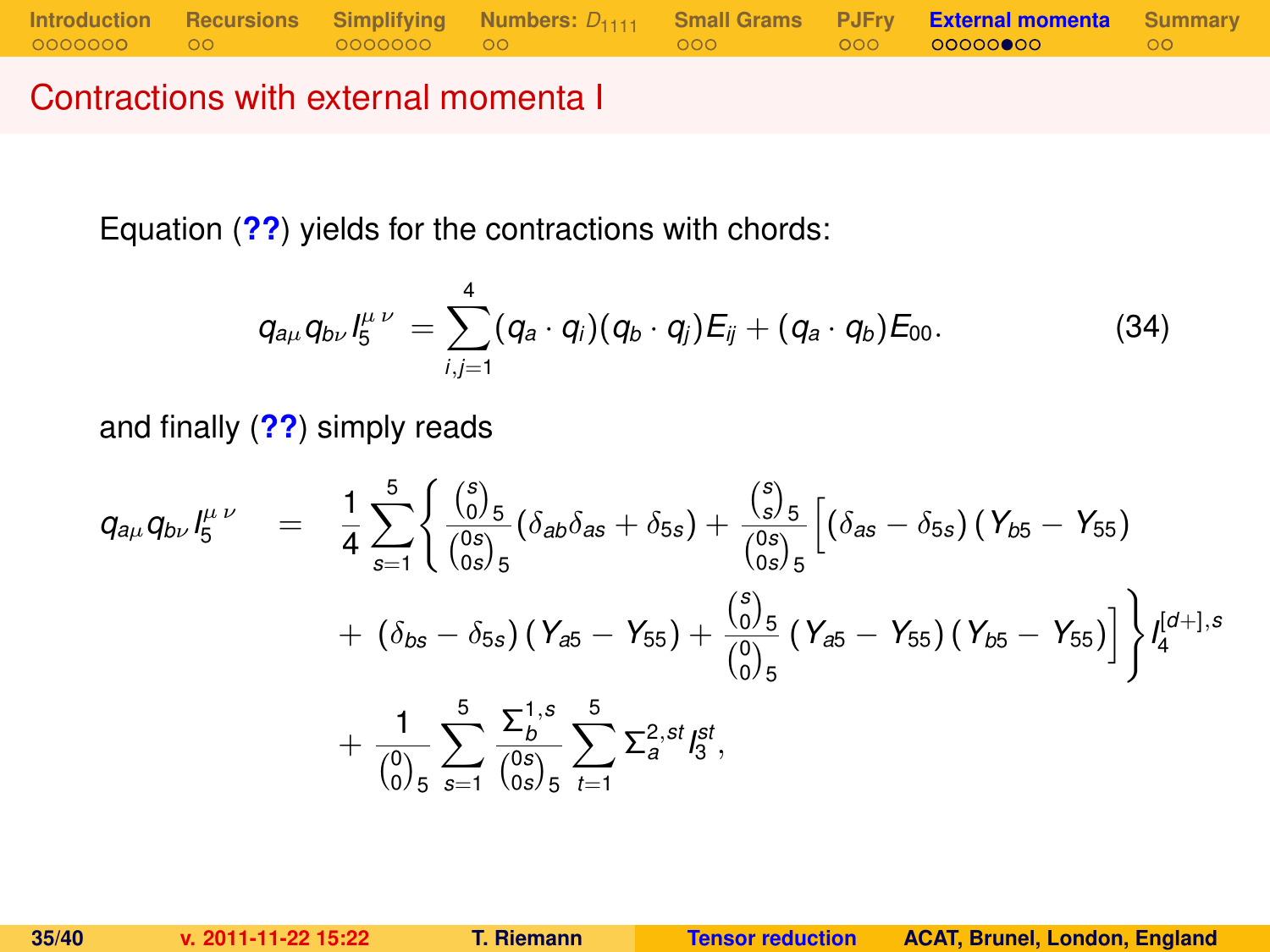### Contractions with external momenta I

with

$$
\Sigma_{a}^{2,st} \equiv \sum_{i=1}^{4} (q_{a} \cdot q_{i}) \begin{pmatrix} 0st \\ 0si \end{pmatrix}_{5}
$$
  
=  $\frac{1}{2} (1 - \delta_{st}) \left\{ \begin{pmatrix} ts \\ 0s \end{pmatrix}_{5} (Y_{a5} - Y_{55}) + \begin{pmatrix} 0s \\ 0s \end{pmatrix}_{5} (\delta_{at} - \delta_{5t}) - \begin{pmatrix} 0s \\ 0t \end{pmatrix}_{5} (\delta_{as} - \delta_{5s}) \right\}$ 

This has been extended also to higher ranks.

We need at most double sums, e.g.:

$$
\Sigma_{ab}^{2,s} \equiv \sum_{i,j=1}^{4} (q_a \cdot q_i)(q_b \cdot q_j) {s_i \choose s_j}_{s} \frac{1}{2} (q_a \cdot q_b) {s \choose s}_{s}
$$
  
=  $-\frac{1}{4} ()_5 ( \delta_{ab} \delta_{as} + \delta_{5s} ),$  (35)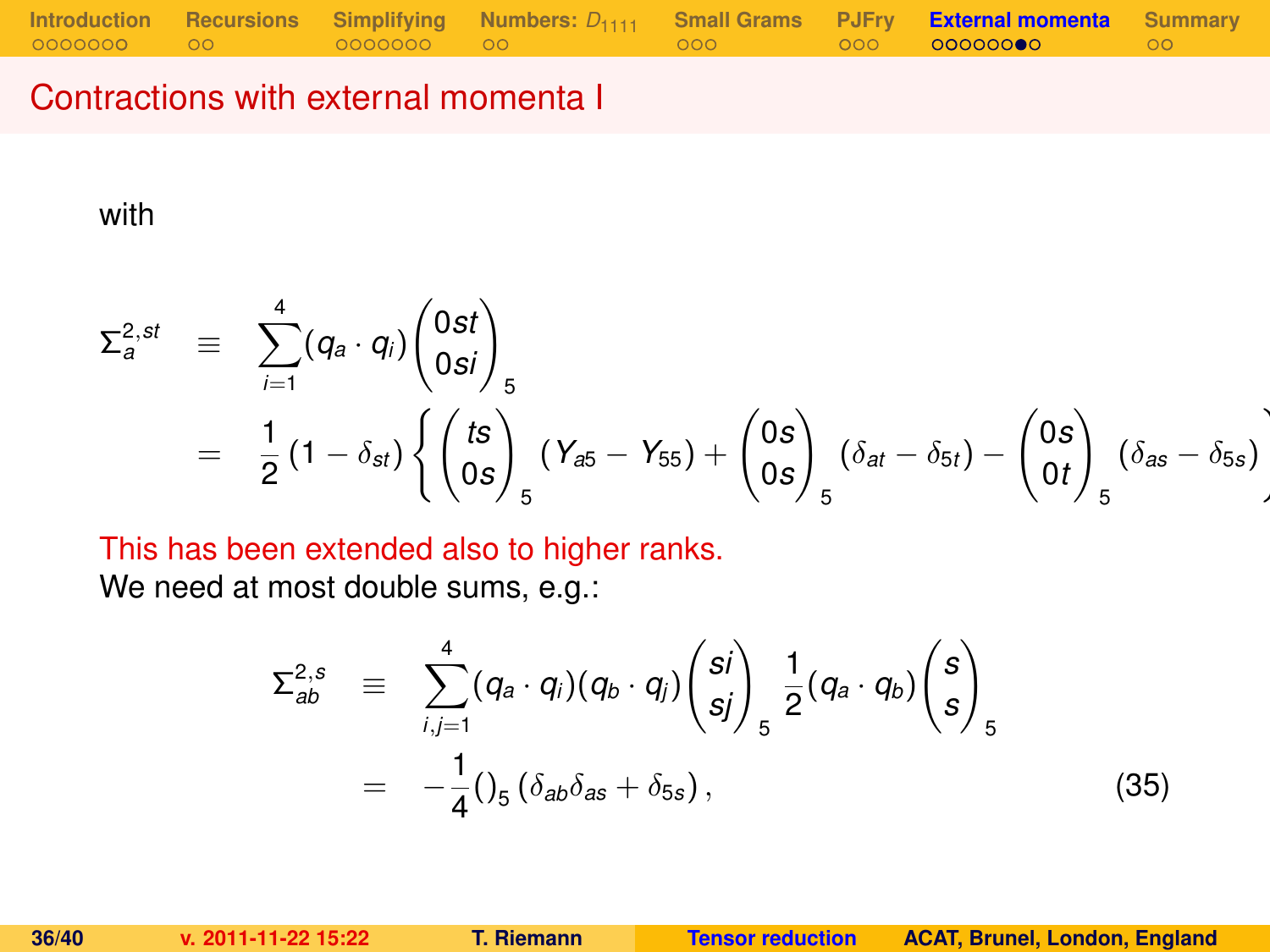Contractions with external momenta I

Many of the sums over signed minors, weighted with scalar products of chords are given in PLB 2011 [[**?**]], and an almost complete list may be obtained on request from J. Fleischer, T.R.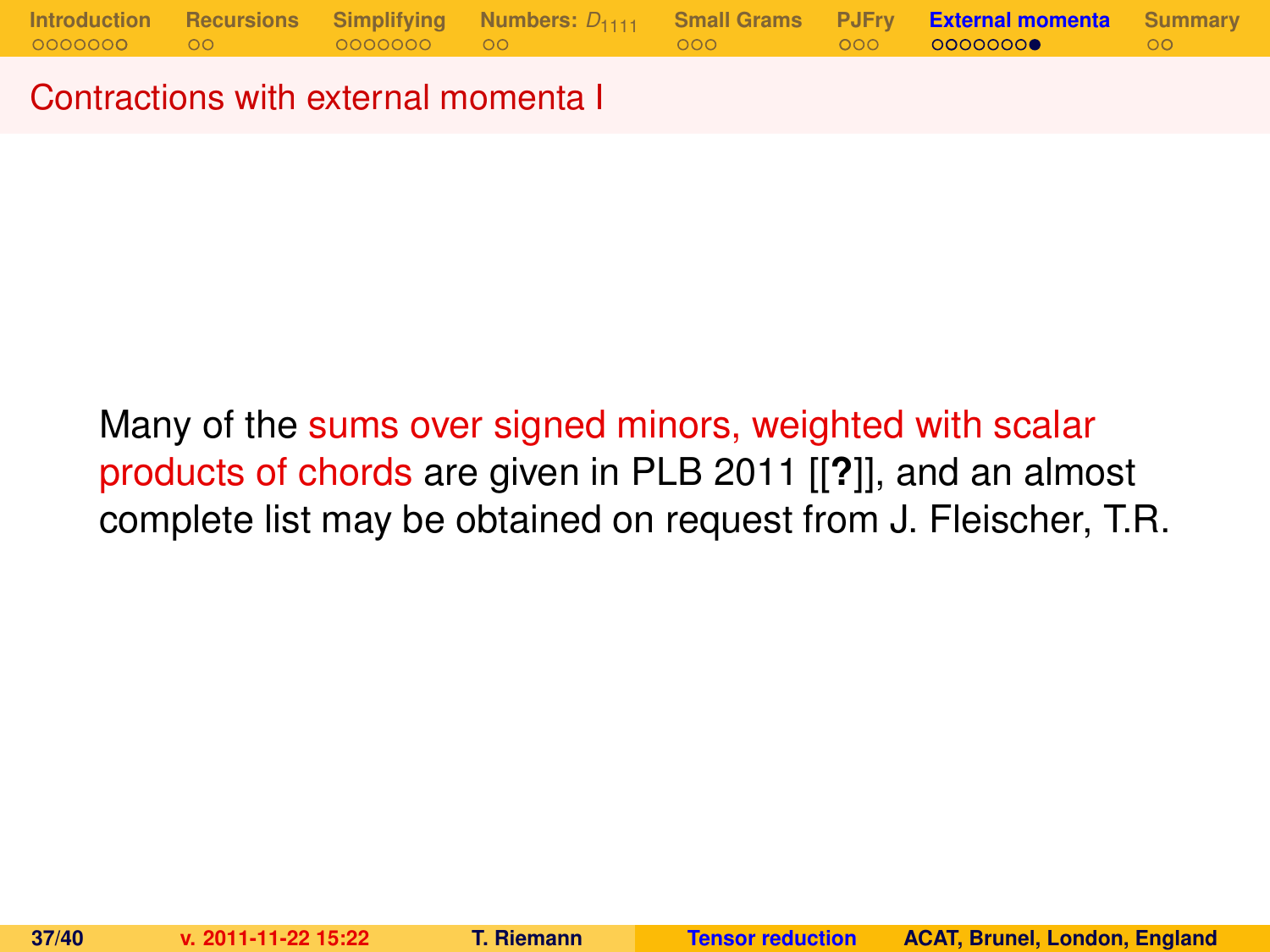|         |  |  | Introduction Recursions Simplifying Numbers: $D_{1111}$ Small-Grams PJFry External-momenta <b>Summary</b> |  |
|---------|--|--|-----------------------------------------------------------------------------------------------------------|--|
| Summary |  |  |                                                                                                           |  |

- Recursive treatment of hexagon and pentagon tensor integrals of rank *R* in terms of pentagons and boxes of rank *R* − 1
- Systematic derivation of expressions which are explicitely free of inverse Gram determinants  $()_5$  until pentagons of rank  $R = 5$
- Proper isolation of inverse Gram determinants of subdiagrams of the type *s*  $\binom{s}{s}_n$ 4, which cannot be completely avoided
- Numerical C++ package PJFry (V. Yundin, open source) for C, c++, Mathematica, Fortran
- <span id="page-37-0"></span>• Perform multiple sums with signed minors and scalar products after contractions with chords or external momenta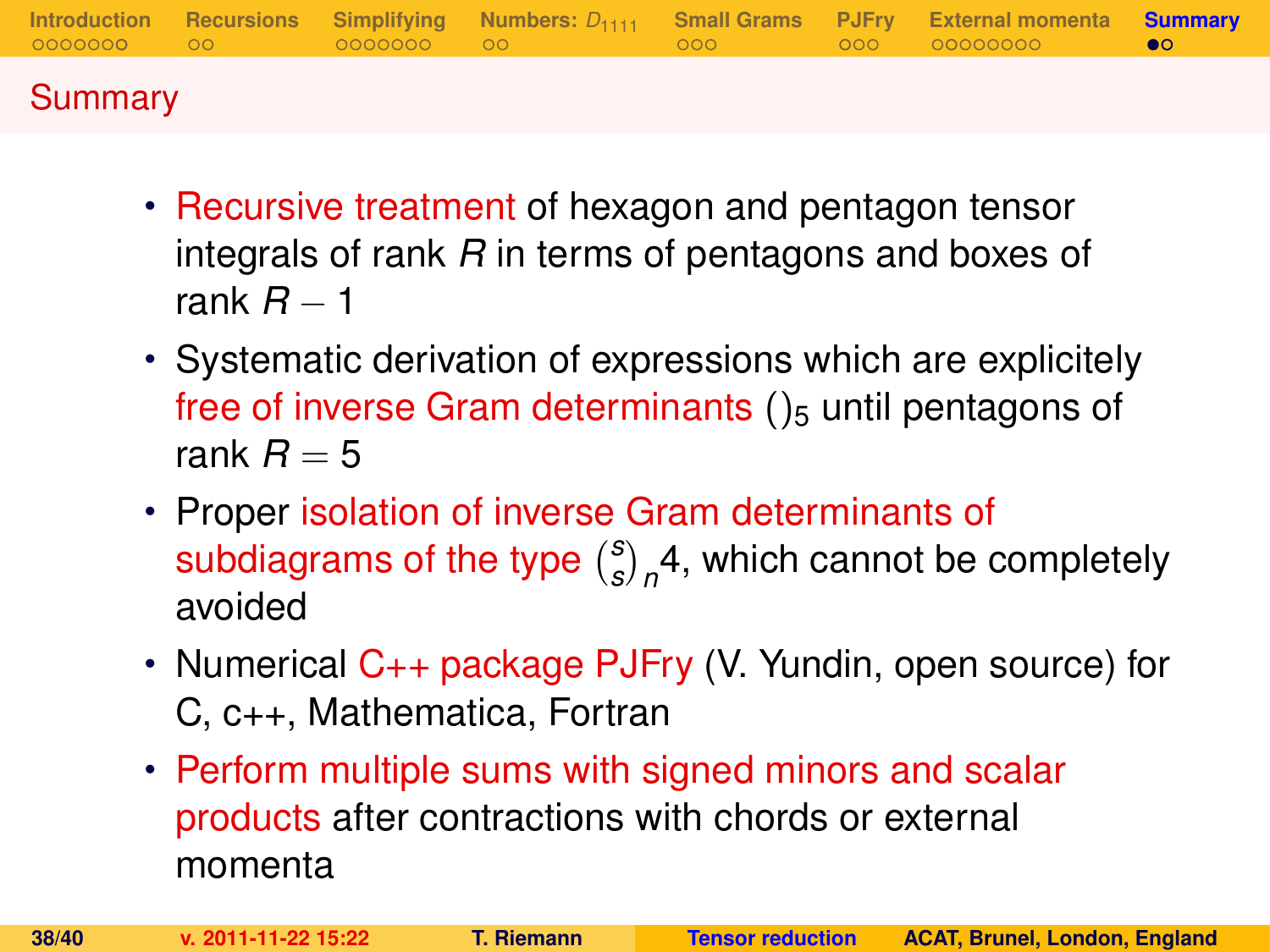|        |  |  | Introduction Recursions Simplifying Numbers: $D_{1111}$ Small Grams PJFry External momenta Summary |  |
|--------|--|--|----------------------------------------------------------------------------------------------------|--|
|        |  |  |                                                                                                    |  |
| $\sim$ |  |  |                                                                                                    |  |

### References I

- G. Passarino and M. Veltman, *One loop corrections for e*+*e*<sup>−</sup> *annihilation into* µ <sup>+</sup>µ<sup>−</sup> *in the Weinberg model*, *Nucl. Phys.* **B160** (1979) 151.
- ī  $\mathbb{R}^2$

ā.

- G. 't Hooft and M. Veltman, *Scalar one loop integrals*, *Nucl. Phys.* **B153** (1979) 365–401.
- R. K. Ellis and G. Zanderighi, *Scalar one-loop integrals for QCD*, *JHEP* **02** (2008) 002, [[0712.1851](http://xxx.lanl.gov/abs/0712.1851)].
- $\mathbb{R}^2$

F

- G. J. van Oldenborgh, *FF: A Package to evaluate one loop Feynman diagrams*, *Comput. Phys. Commun.* **66** (1991) 1–15.
- T. Hahn and M. Perez-Victoria, *Automatized one loop calculations in four-dimensions and D-dimensions*, *Comput.Phys.Commun.* **118** (1999) 153–165, [[hep-ph/9807565](http://xxx.lanl.gov/abs/hep-ph/9807565)].



A. I. Davydychev, *A simple formula for reducing Feynman diagrams to scalar integrals*, *Phys. Lett.* **B263** (1991) 107–111.



O. Tarasov, *Connection between Feynman integrals having different values of the space-time dimension*, *Phys. Rev.* **D54** (1996) 6479–6490, [[hep-th/9606018](http://xxx.lanl.gov/abs/hep-th/9606018)].



J. Fleischer, F. Jegerlehner, and O. Tarasov, *Algebraic reduction of one-loop Feynman graph amplitudes*, *Nucl. Phys.* **B566** (2000) 423–440, [[hep-ph/9907327](http://xxx.lanl.gov/abs/hep-ph/9907327)].



T. Diakonidis, J. Fleischer, T. Riemann, and J. B. Tausk, *A recursive reduction of tensor Feynman integrals*, *Phys. Lett.* **B683** (2010) 69–74, [[0907.2115](http://xxx.lanl.gov/abs/0907.2115)].